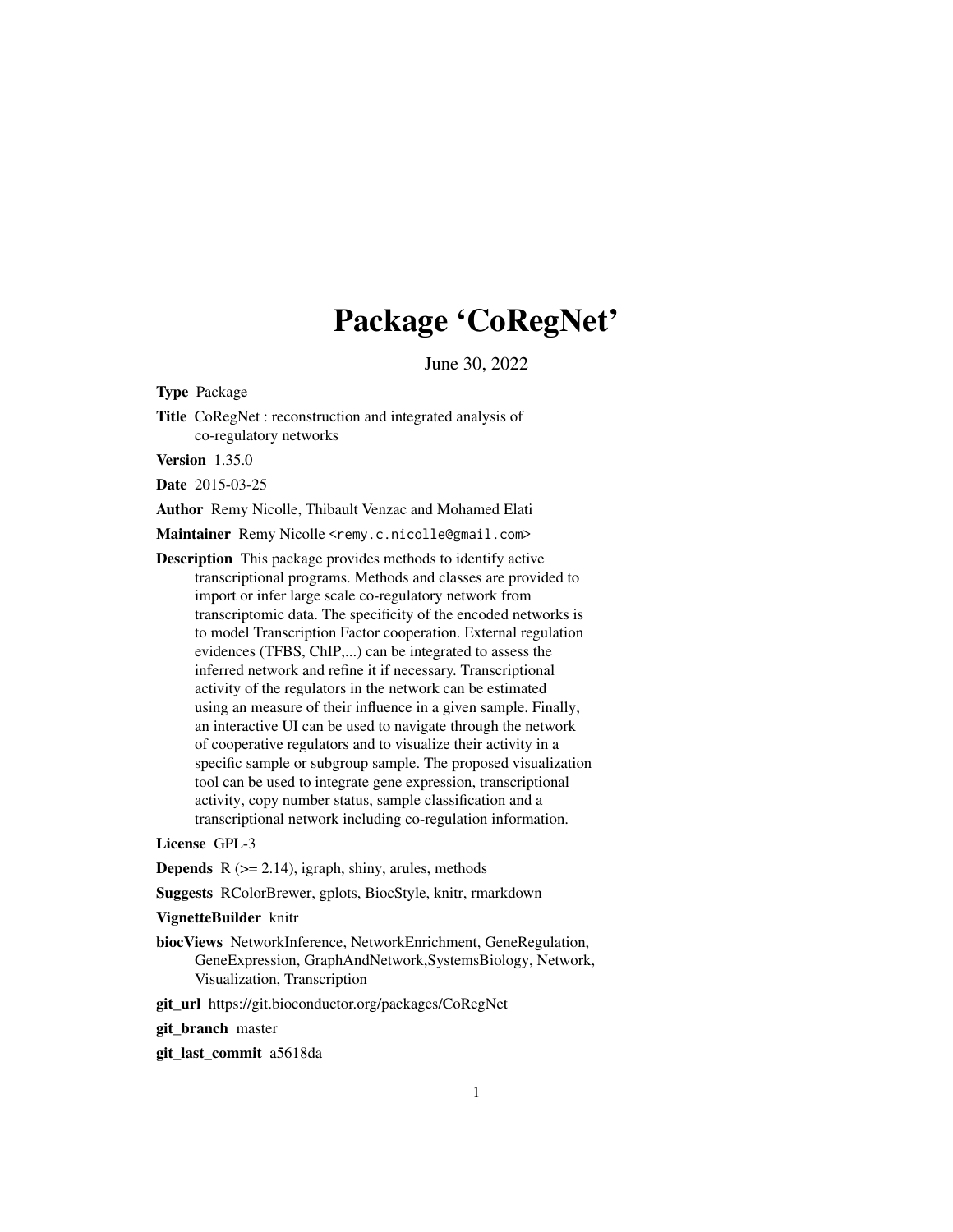<span id="page-1-0"></span>git\_last\_commit\_date 2022-04-26 Date/Publication 2022-06-30

# R topics documented:

| Index | 25  |
|-------|-----|
|       |     |
|       |     |
|       |     |
|       |     |
|       |     |
|       |     |
|       |     |
|       |     |
|       |     |
|       |     |
|       |     |
|       | - 6 |
|       |     |
|       |     |
|       |     |

coRegnet-package *coRegnet : inference and interrogation co-regulation networks*

# Description

coRegnet can be used to infer and analyse regulatory networks. Although it can be used with any network, it has it's own regulatory network inference routine based on a hybrid version of LICORN which combines both a discrete and a statistical model to infer regulatory network with an emphasis on regulator cooperativity.

### Author(s)

Remy Nicolle <remy.c.nicolle AT gmail.com>

# References

Chebil I, Nicolle R, Santini G, Rouveirol C & Elati M (2014) Hybrid Method Inference for the Construction of Cooperative Regulatory Network in Human. IEEE Trans Nanobioscience

Nicolle R, Elati M and Radvanyi F (2012) Network Transformation of Gene Expression for Feature Extraction. In pp 108-113.

Elati M, Neuvial P, Bolotin-Fukuhara M, Barillot E, Radvanyi F and Rouveirol C (2007) LICORN: learning cooperative regulation networks from gene expression data. Bioinformatics 23: 2407-2414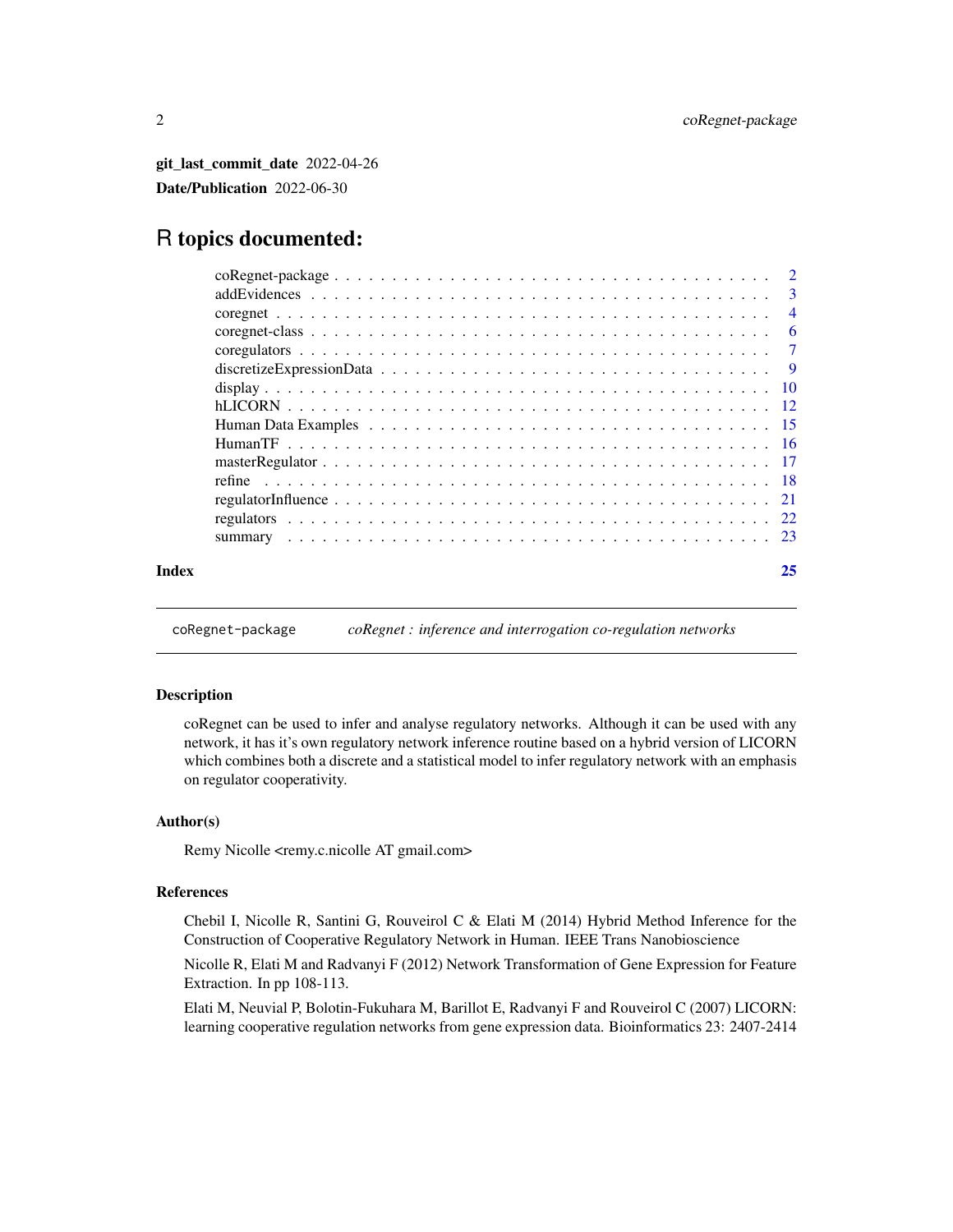<span id="page-2-1"></span><span id="page-2-0"></span>

#### <span id="page-2-2"></span>Description

These functions can be used to integrate external data on gene regulation and co-regulation to enrich an inferred regulatory network. Additional regulatory data sets can include : ChIP-seq data, ChIP on chip, target gene promoter analysis for Transcription Factor Binding Site models, epigenetic marks or even networks inferred by other methods. Cooperative regulation data sets can include : Protein interactions, significant binding site overlap, co-localization. These additional evidence are added to enrich the network and the enrichment of the inferred interaction is tested.

#### Usage

```
addEvidences(object,...)
addCooperativeEvidences(object,...)
```
#### Arguments

| object   | A regulatory network inferred by the hLICORN function or with an externally<br>inferred network importing through the CoRegNet class.                                                                                                                                                                                                                                                                                   |
|----------|-------------------------------------------------------------------------------------------------------------------------------------------------------------------------------------------------------------------------------------------------------------------------------------------------------------------------------------------------------------------------------------------------------------------------|
| $\cdots$ | A single or several data sets of regulatory data as pairs of Transcription Factor<br>to Target Gene regulation interactions or of pairs of transcription factors for<br>cooperative evidences. These should be given in the form of a two column<br>data.frame or matrix. The characters in the input dataset should correspond to<br>the characters of the regulators and the genes in the network (accessible through |
|          | regulators targets respectively).                                                                                                                                                                                                                                                                                                                                                                                       |

# Details

A single or several datasets of regulatory interactions can be added and enrich an inferred regulatory network. Below is an example of the format of the input data A character matrix or data.frame with two columns the first for target genes and the second for Tanscription Factor.

 $[,1]$   $[,2]$ [1,] "TF1" "Gene1" [2,] "TF1" "Gene2" [3,] "TF2" "Gene1"

...

### Value

A Gene Regulatory Network in a CoRegNet objects with additional informations in the core object.

#### Note

The variables used as the input are kept and will be used later on to refine the network. The names of target genes and of TF need to be identical to the ones in the expression dataset.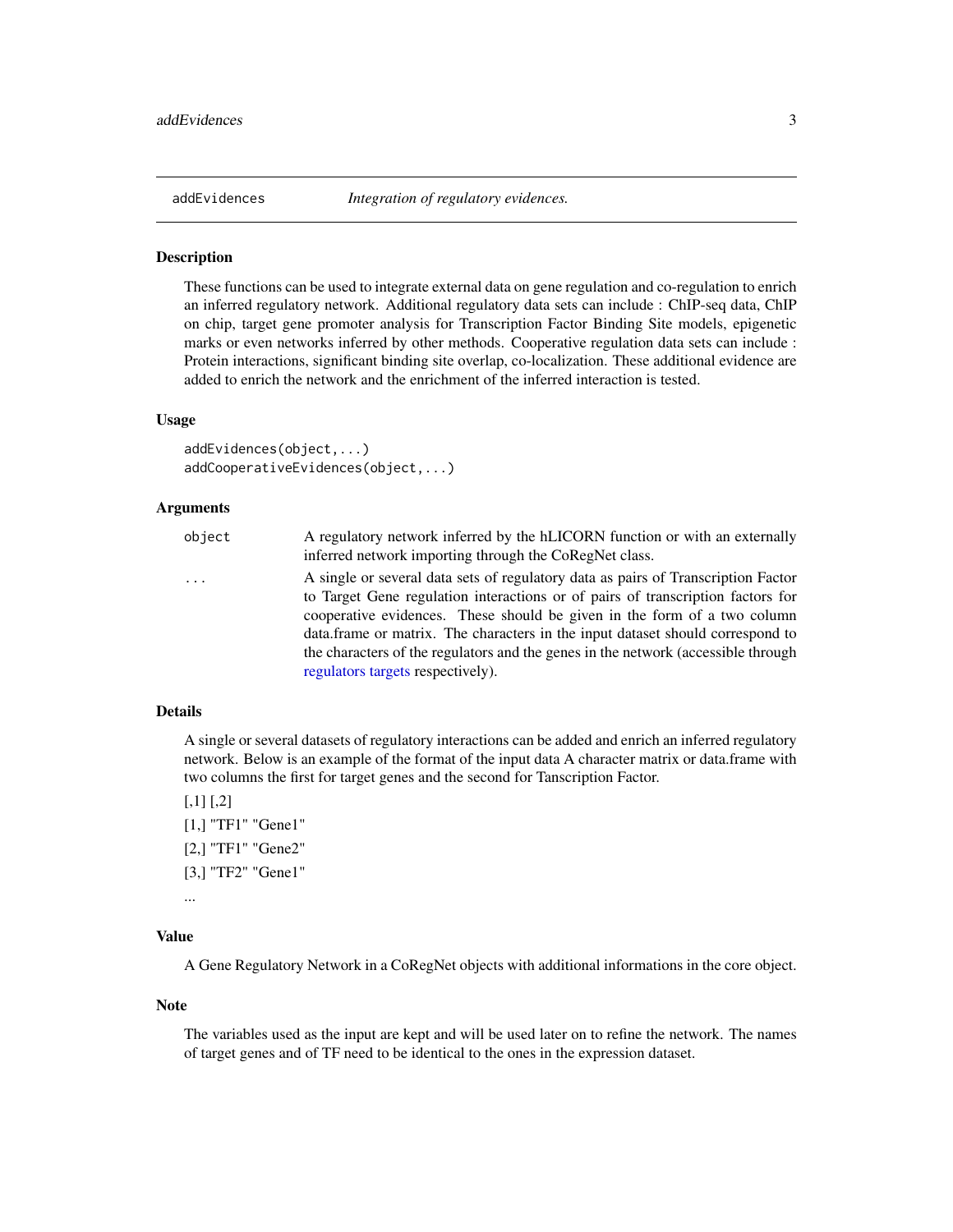<span id="page-3-0"></span>4 coregnet

#### Author(s)

Remy Nicolle <remy.c.nicolle AT gmail.com>

#### See Also

[refine](#page-17-1) [hLICORN](#page-11-1)

#### Examples

```
#Creating a synthetic network. Upper case letters are target genes, lower case letters are regulators
acts=apply(matrix(rep(letters[1:4],4),nrow=2),2,paste,collapse=" ")
reps=apply(matrix(rep(letters[5:8],4),nrow=2),2,paste,collapse=" ")
grn=data.frame("Target"= LETTERS[1:16],"coact"=c(acts,reps),"corep"= c(reps,acts),"R2"=runif(16),stringsAsFact
co=coregnet(grn)
```
#Creating dummy regulatory evidence data in a data.frame evidence1=unique(data.frame(tf=sample(letters[1:8],50, replace=TRUE),target=sample(LETTERS[1:16],50, replace=TR

```
evidence2=unique(data.frame(tf=sample(letters[1:8],50, replace=TRUE),target=sample(LETTERS[1:16],50, replace=TR
```
#Creating dummy cooperative vidence data in a data.frame coregevidence1=unique(data.frame(tf1=sample(letters[1:8],50, replace=TRUE),target=sample(letters[1:8],50, repla

enrichco=addEvidences(co,evidence1,evidence2) enrichco=addCooperativeEvidences(enrichco,coregevidence1)

<span id="page-3-1"></span>coregnet *Initialize a co-regulatory network object.*

#### Description

Given a previously built network encoded in a simple data.frame, initialize a co-regulatory network object coregnet. This can be used on networks inferred from gene expression data by other algorithms (ARACNe, GENIE3 ...) but also on ChIP-seq data or on network based on Transcription Factor Binding Site analysis. If the input network does not contain a dscription of the type of regulation (activation, inhibition) an expression data set is needed.

#### Usage

coregnet(GRN, expressionDATA = NULL)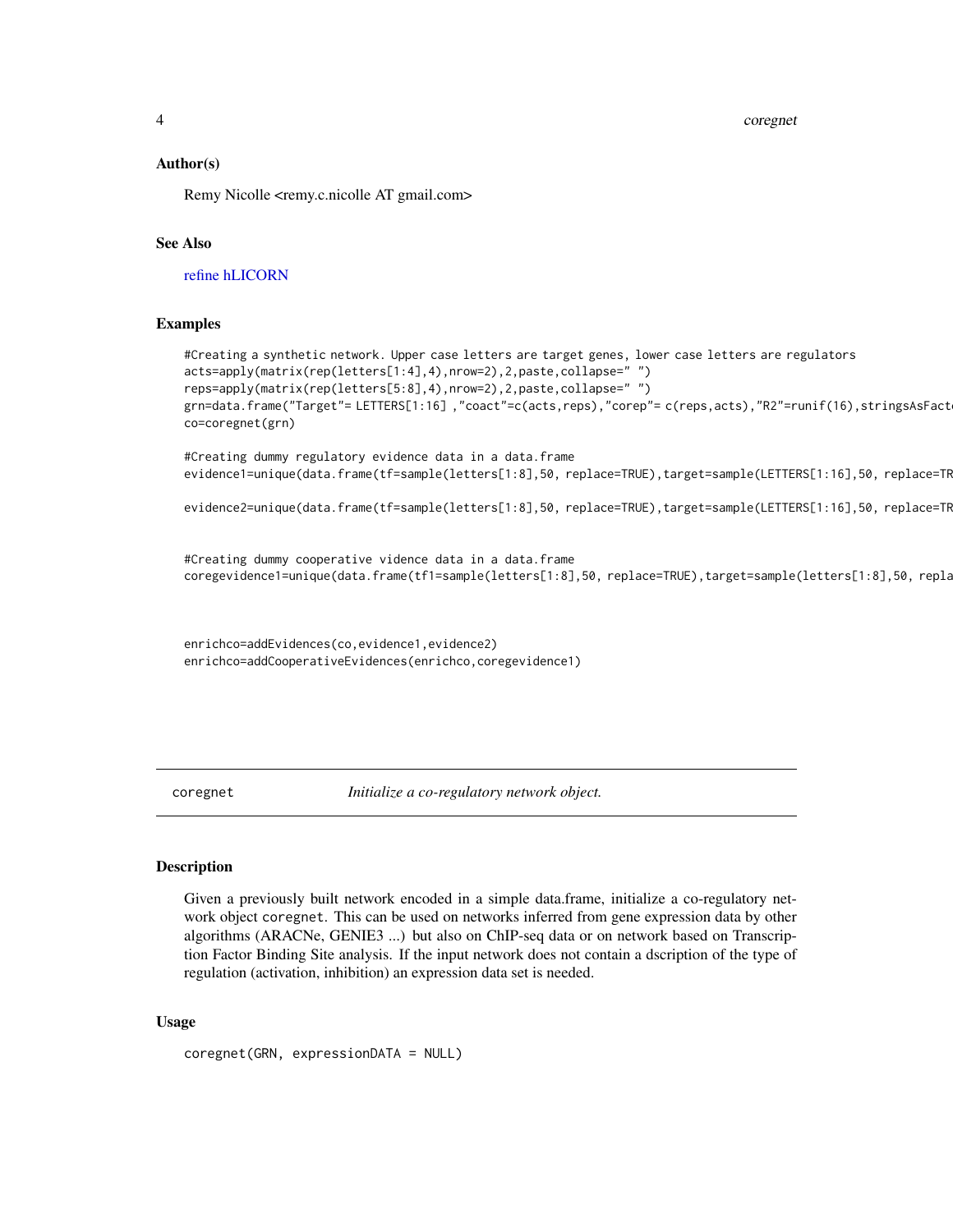#### <span id="page-4-0"></span>coregnet 5

#### Arguments

| GRN | A data frame containing the network. A two column data frame should contain<br>the regulator in column one and the target gene in column two. A three column<br>data, frame should contain the target in column one, all the co-activators and<br>co-repressors seperated by a space in column two and three respectively. |
|-----|----------------------------------------------------------------------------------------------------------------------------------------------------------------------------------------------------------------------------------------------------------------------------------------------------------------------------|
|     | expressionDATA If the input GRN is only a two column data.frame, the expression data is needed<br>to set each regulator of a target gene as an activator or a repressor.                                                                                                                                                   |

# Details

In the case of a two column data.frame, the pearson correlation coefficient is used to determine wether a given regulator is an activator (R-squared  $>= 0$ ) or a repressor (R-squared  $< 0$ ).

In order to import a network and initialize a new coregnet object the input data.frame should have three columns, the first containing the target genes, then the activators and finally the inhibitors. Target genes can be present in multiple lines. Several regulators can be present in column 2 and 3 if they are separated by a space. Below is an example of a toy network :

A;R1 R2;R3 R4 A;R1 R5;R3 R6 B;R1 R2 R3;NA

...

#### Value

Returns a coregnet object.

# Author(s)

Remy Nicolle <remy.c.nicolle AT gmail.com>

### See Also

[hLICORN](#page-11-1)

# Examples

```
acts=apply(matrix(rep(letters[1:4],4),nrow=2),2,paste,collapse=" ")
reps=apply(matrix(rep(letters[5:8],4),nrow=2),2,paste,collapse=" ")
grn=data.frame("Target"= LETTERS[1:16],"coact"=c(acts,reps),"corep"= c(reps,acts),"R2"=runif(16),stringsAsFact
co=coregnet(grn)
```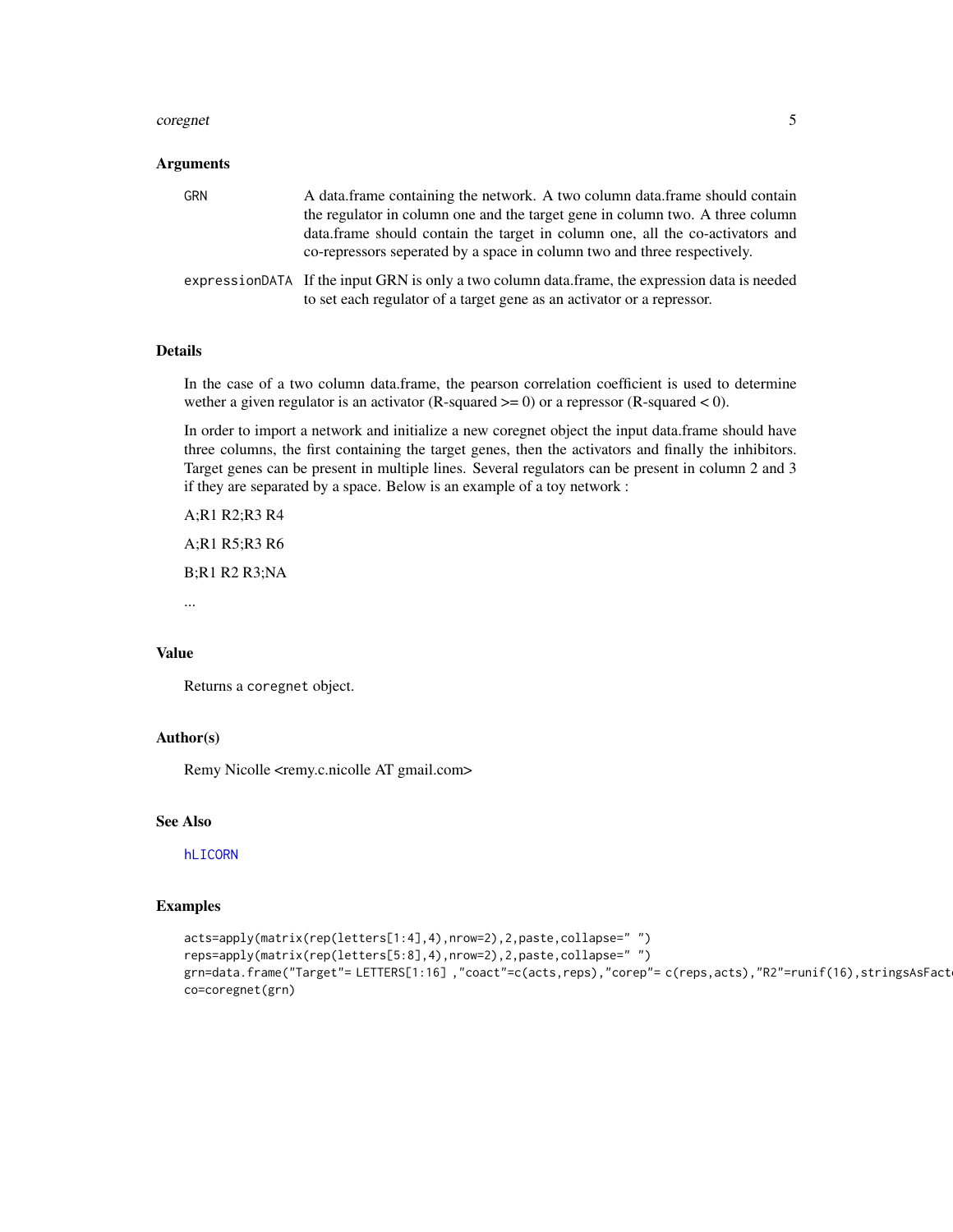<span id="page-5-1"></span><span id="page-5-0"></span>coregnet-class *Class coregnet — Specifying the structure of the network used throughout the package.*

#### Description

coregnet is an S4 type class which specifies the structure containing the necessary data of a Co-Regulatory network. coregnet objects are constructed by the hLICORN function which infers a regulatory network from gene expression data. A coregnet object can also be initiliazed by a network constructed by any other reverse engeneering method as specified in the manual of the coregnet function.

#### Initialization

An object of type CoRegNet can be either built from a gene expression data set using the hLICORN function, using a data.frame containing a network specifying the activators and inhibitors of each gene or using an adjacency matrix (see the [coregnet](#page-3-1) function).

#### Slots

- GRN: A data.frame with three columns, Target Gene, co-activators and co-repressors. Co-regulators are seperated by spaces.
- adjacencyList: A description of the network through a adjacency matrix.
	- bytf A named list of lists. The first entry point, the names of the list, are the Transcription Factors of the network. For each TF a list with two entries, act and rep, contains the set of activated and repressed genes respectively.
	- bygene A named list of lists. The first entry point, the names of the list, are the target genes of the network. For each gene a list with two entries, act and rep, contains the set of activators and repressors of the genes respectively.
- coRegulators: A data.frame specifying the set of inferred co-regulators with several measures and statistics for each pairs.
- evidences: A list containing all the added regulatory or co-regulatory evidences if any.
- evidenceDescription: A list containing all the added regulatory or co-regulatory evidences if any.

inferenceParameters: A list of parameters of hLICORN.

#### Methods

Generic methods to be used with this class :

print Prints the number of genes, transcription factors and regulatory interactions.

summary Same as print

length outputs the number of genes, transcription factors and regulatory interactions in the form of a numeric vector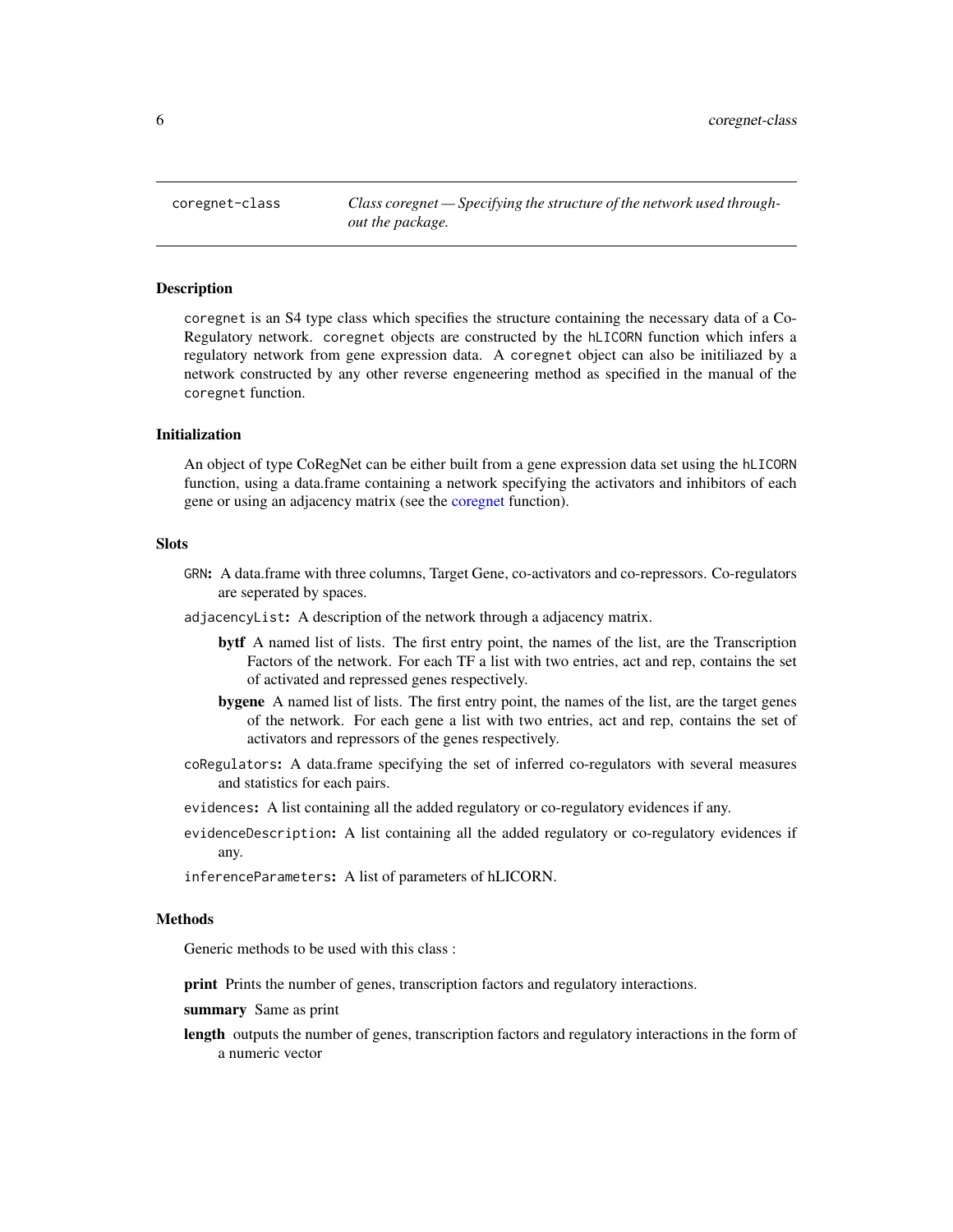# <span id="page-6-0"></span>coregulators 7

dim same as length

- targets Returns the set of target genes or the targets of a given list of regulators
- regulators Returns the set of regulators of the entwork or the set of regulators of a given list of genes.
- activators Same as regulators but returns only activators of a gene
- repressors Same as activtors for repressor regulators
- as.list Gets the network in the form of an adjacency list
- as.data.frame Get the network in the form of an edge list
- addEvidences Enriches the network with external regulation evidences
- addCooperativeEvidences Enriches the network with external evidence of cooperative interaction between regulators
- refine Refine the network based on a score which can take into account external regulation or coregulation data.
- regulatorInfluence Predicts the influence of the regulators in the network. Returns a predicted regulatory activity sample by sample

fitCoregnet Returns the fitness of the regulatory network given an expression dataset

display Starts a shiny application to display the co-regulation graph

#### Author(s)

Remy Nicolle <remy.c.nicolle AT gmail.com>

### See Also

[hLICORN](#page-11-1), [coregnet](#page-3-1)

coregulators *Extract all co-regulators of a regulatory network.*

#### Description

Based on the frequency and specificity of co-regulation, this functions extracts from a coregnet network all the cooperative regulators.

#### Usage

```
coregulators(object, maxcoreg = 2, verbose = TRUE, minCommonGenes = ifelse(maxcoreg == 2, 1, 10), adjust
```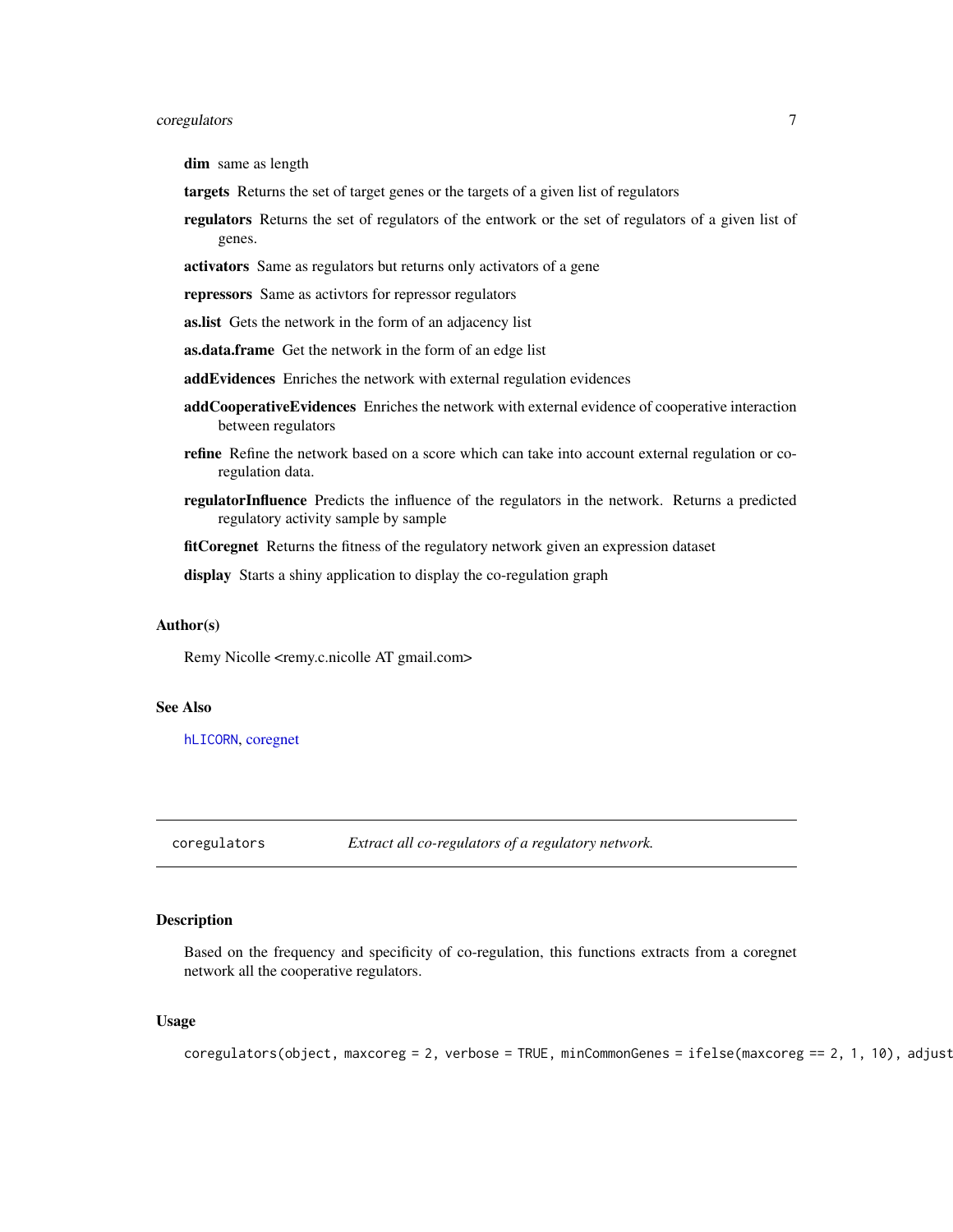#### <span id="page-7-0"></span>**Arguments**

| object       | The coregnet object containing the co-regulatory network                                                                                                                                   |
|--------------|--------------------------------------------------------------------------------------------------------------------------------------------------------------------------------------------|
| maxcoreg     | The maximum size of co-regulator sets to extract. The default is 2 to extract<br>pairs of co-regulators                                                                                    |
| verbose      | To output information during the extraction process. By default does not ouput<br>anything except warnings.                                                                                |
|              | minCommonGenes The minimum number of common genes, co-regulated genes, to consider two<br>regulators for further co-regulation analysis. Default is 1 for pairs and 10 for<br>bigger sets. |
| adjustMethod | The p-value adjustment method to extract significant pairs of co-regulators. De-<br>fault is FDR correction. Anything that is accepted by the p. adjust method is<br>fine.                 |
| alpha        | The threshold to consider a pair of co-regulator significant (after pvalue correc-<br>tion). Default is 1%                                                                                 |

#### Value

For maxcoreg set to 2, a data.frame with pairs of regulators in the two first columns (Reg1 and Reg2), the Support (the portion of coregulated gene networks in which this pair is found), nGRN for the number of times the pair was found as cooperative regulators in the net, a p-value of a FisherTest testing the specificty of the shared targets and the adjusted pvalue of this test.

For maxcoreg higher than 2, a two column data.frame with the set of co-regulators (collapsed in one character seperated by a space) and the Support.

#### Author(s)

Remy Nicolle <remy.c.nicolle AT gmail.com>

#### See Also

[regulators](#page-21-1),[hLICORN](#page-11-1)

#### Examples

```
acts=apply(rbind(rep("z",14),matrix(rep(letters[1:4],7),nrow=2)),2,paste,collapse=" ")[1:13]
reps=apply(matrix(rep(letters[5:8],7),nrow=2),2,paste,collapse=" ")[1:13]
grn=data.frame("Target"= LETTERS[1:26],"coact"=c(acts,reps),"corep"= c(reps,acts),"R2"=runif(26),stringsAsFact
co=coregnet(grn)
```

```
coregulators(co)
coregulators(co,maxcoreg=3,minCommonGenes=3)
```
coregulators(co,adjustMethod="bonferroni")

coregulators(co,alpha=1)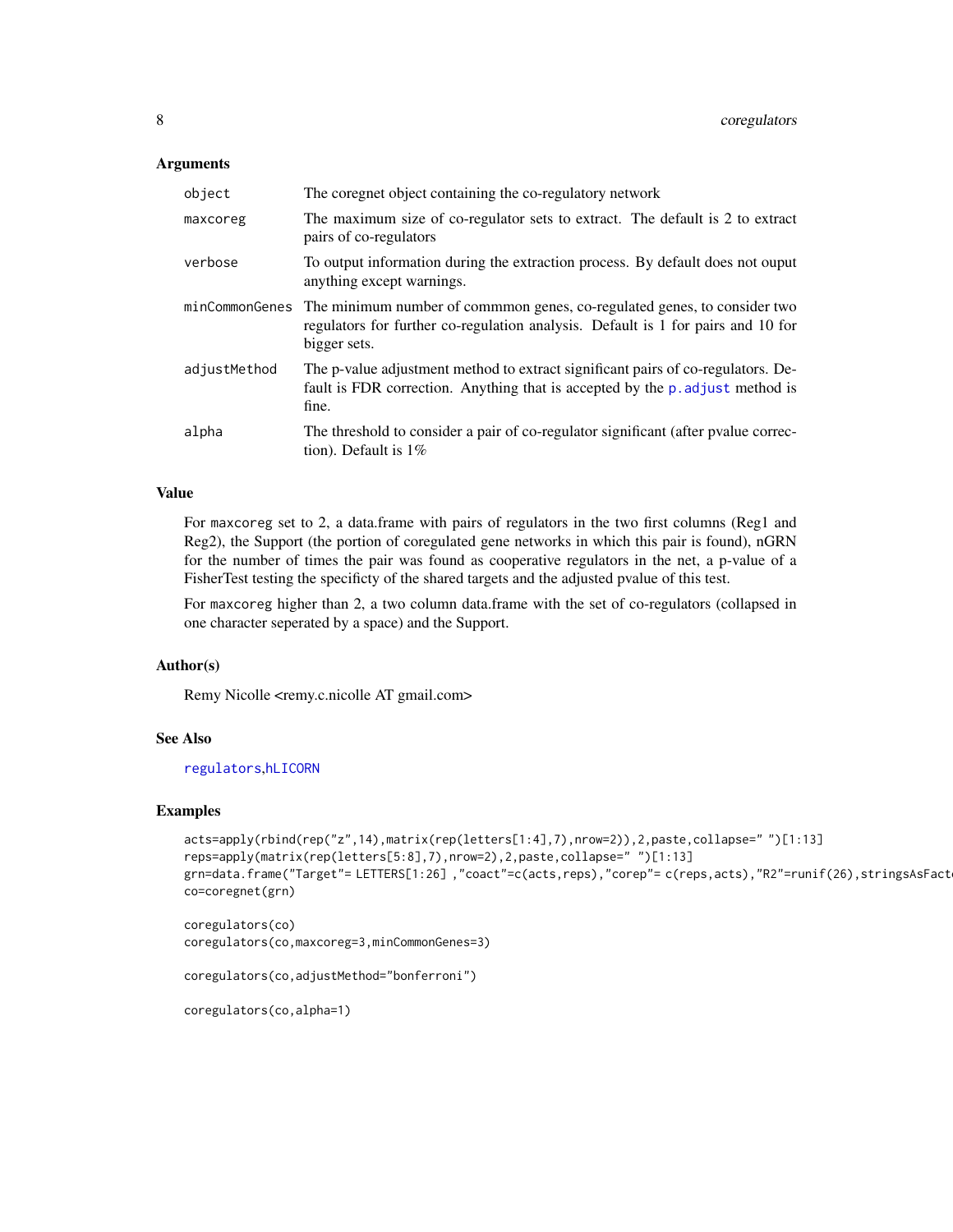<span id="page-8-1"></span><span id="page-8-0"></span>discretizeExpressionData

*Three-value discretization of gene expression data.*

#### Description

Pre-process step to transform log2 numerical expression data into a three value categorical : overexpression  $(+1)$ , under-expression  $(-1)$  and no change  $(0)$ .

#### Usage

```
discretizeExpressionData(numericalExpression, threshold = NULL,
refSamples = NULL, standardDeviationThreshold = 1)
```

```
discretizeExpressionData(numericalExpression, threshold = NULL,
refSamples = NULL, standardDeviationThreshold = 1)
```
#### Arguments

numericalExpression

A matrix of continuous log2 gene expression data with genes in rows and samples in column.

threshold A numeric value used as a fixed fold change threshold for brut discretization. Can be NULL if a standardDeviationThreshold is not.

refSamples A vector of column names used as a set of reference samples to be used to compute fold changes. Can be NULL if the input data is already centered on a reference values (tested by the presence of negative values) or if the mean if each gene should be used to center (not scale) each expression values.

standardDeviationThreshold

The multplicator of the whole data set standard deviation to be used as the threshold.

#### Details

Given a continuous log2 gene epression matrix this function aims at producing a matrix of discretized expression values. The numerical data must be in some form of fold change to compare each value of a gene in a sample with a reference value of the same gene. The behavior of the function will therefore depend on the form of the input data.

Given a matrix with negative values, the function will consider that the data is already in the right format and will simply apply a hard threshold to discetize the data.

Given a matrix with only positive values, which is the case for normalized RNAseq or single color microarrays, the function will center each gene based on it's mean expression in all samples or based on the mean of expression of a set of reference sample (normal samples in a study of a particular disease for example).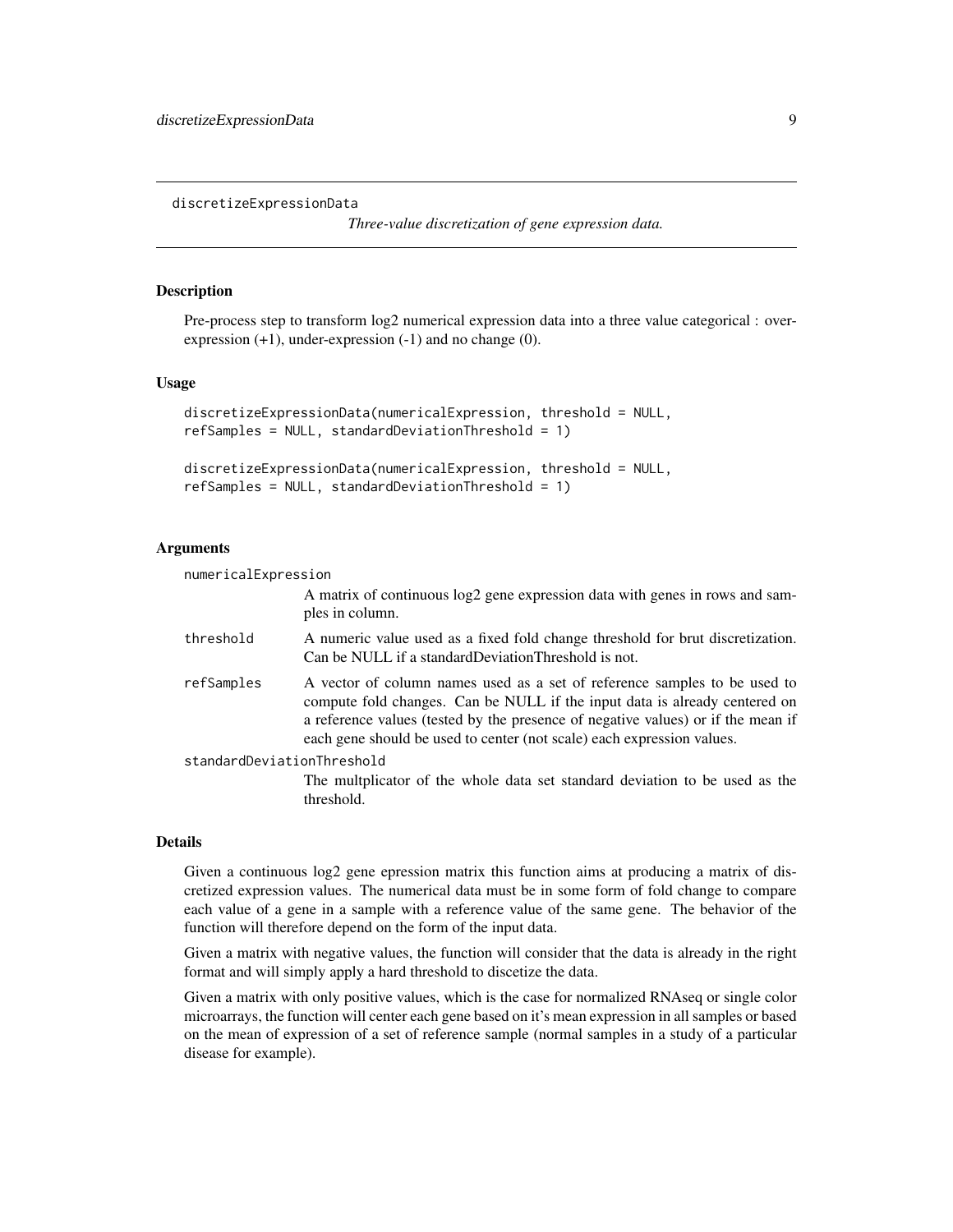<span id="page-9-0"></span>In either case, the threshold will be used to transform the data in +1s if the value of a gene in a sample is above or equal to the threshold, -1s if the value is below the the negative value of the threshold and 0 otherwise.

The default is to compute a threshold based on the overall distribution of the numerical values in the dataset. This was choosen over a default fold change example (usually 1 or 2 corresponding to a two-fold or four-fold increase/decrease) after observing a large difference between technologies. However, the choice between a simple hard fold change threshold or a threshold as a multiplicator of the global standard deviation remains.

#### Value

A matrix of integers with the same number of rows and the same number of column as the input numericalExpression. Values in the output matrix are in -1,0,1. The reference samples are removed if given.

#### Author(s)

Remy Nicolle <remy.c.nicolle AT gmail.com>

#### Examples

```
# Use mean of each gene as a reference
expression=matrix(2*rnorm(200),nrow=2,dimnames=list(paste("gene",1:2,sep=""),paste("sample",1:100,sep="")))
discExp=discretizeExpressionData(expression)
boxplot(expression~discExp,xlab="Discrete values",ylab="Continuous values")
pie(table(discExp))
discExp=discretizeExpressionData(expression,standardDeviationThreshold=2)
pie(table(discExp))
discExp=discretizeExpressionData(expression,threshold=1)
pie(table(discExp))
# Use of reference sample
expression=matrix(2*rnorm(200),nrow=2,dimnames=list(paste("gene",1:2,sep=""),paste("sample",1:100,sep="")))
discExp=discretizeExpressionData(expression,refSamples=1:10)
boxplot(expression~discExp,xlab="Discrete values",ylab="Continuous values")
pie(table(discExp))
discExp=discretizeExpressionData(expression,standardDeviationThreshold=2,refSamples=1:10)
pie(table(discExp))
```

```
discExp=discretizeExpressionData(expression,threshold=1,refSamples=paste("sample",1:10,sep=""))
pie(table(discExp))
```
display *Display a shiny interactive web interface to*

# **Description**

Launches a shiny webpage for interactive viewing and analysis of the co-regulation network using a javascript cytoscape network.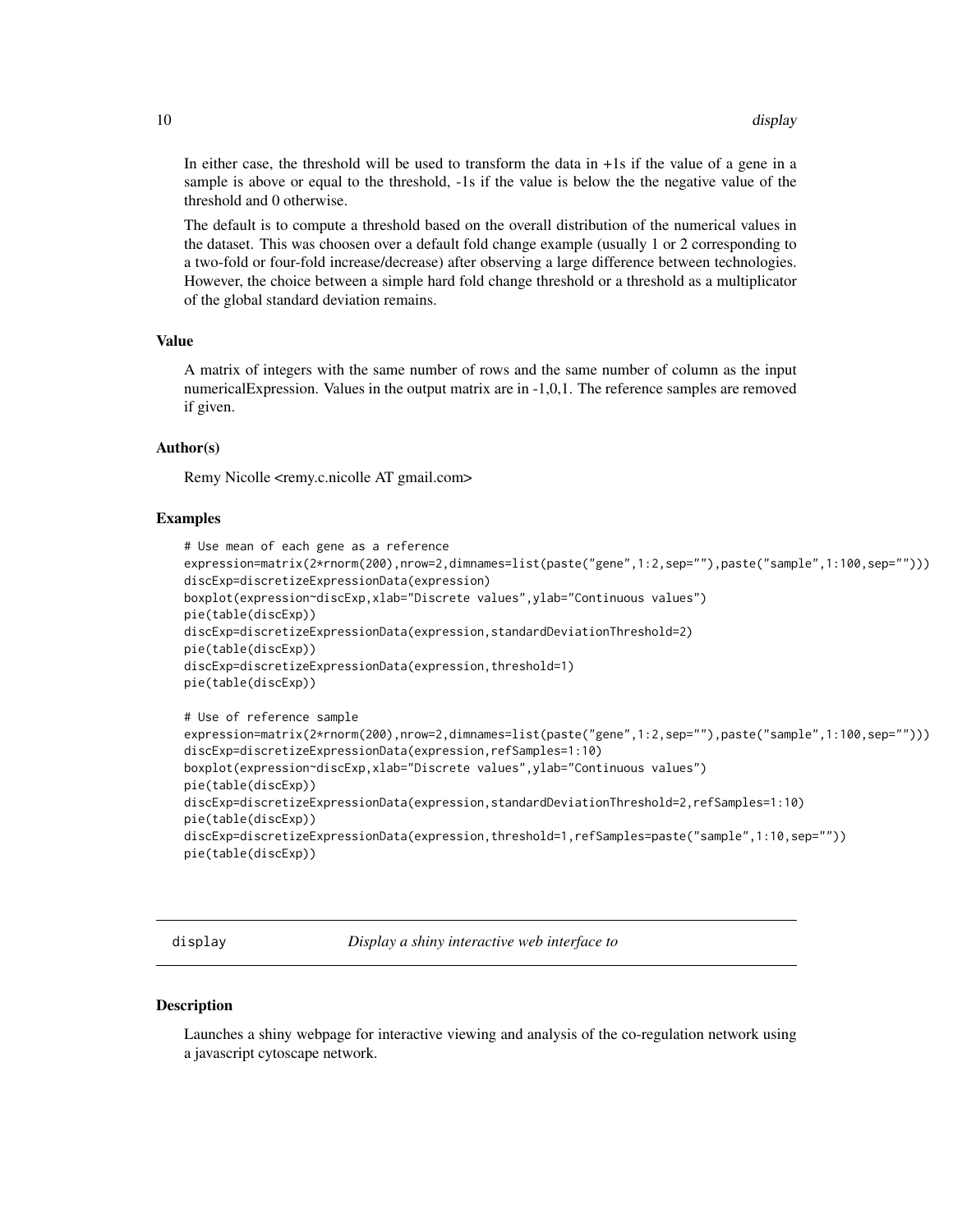#### display that the contract of the contract of the contract of the contract of the contract of the contract of the contract of the contract of the contract of the contract of the contract of the contract of the contract of t

#### Usage

display(coregnetwork, expressionData = NULL, TFA = NULL, alterationData = NULL, clinicalData = NULL, TFi

# **Arguments**

| coregnetwork   | A coregnet object                                                                                                                                                                                                                                                                   |  |
|----------------|-------------------------------------------------------------------------------------------------------------------------------------------------------------------------------------------------------------------------------------------------------------------------------------|--|
|                | expressionData A matrix or data.frame object with named columns (samples) and named rows<br>(genes) containing gene expression data                                                                                                                                                 |  |
| <b>TFA</b>     | A matrix or data. frame object with named columns (samples) and named rows<br>(genes) containing transcription factor activity data such as the data obtained<br>using the regulatorInfluence function. (unnecessary if expression data is<br>given, makes the function run faster) |  |
| alterationData | optional. A matrix or data frame object with named columns (samples) and<br>named rows (genes) containing gene alteration data                                                                                                                                                      |  |
| clinicalData   | optional. Either a list or a factor describing clinical information about samples.<br>A list must be named and each entry should contain a vector of samples.                                                                                                                       |  |
| TFnotes        | optional. A factor describing TFs.                                                                                                                                                                                                                                                  |  |
| allTFplot      | A function ploting information by default. Default functions are implemented.                                                                                                                                                                                                       |  |
| oneTFplot      | A function ploting information about a TF which will be used when a single<br>node is selected on the network. Default function are implemented.                                                                                                                                    |  |

#### Value

Does not return anything.

#### Author(s)

Remy Nicolle <remy.c.nicolle AT gmail.com>

# Examples

```
acts=apply(matrix(rep(letters[1:4],7),nrow=2),2,paste,collapse=" ")[1:13]
reps=apply(matrix(rep(letters[5:8],7),nrow=2),2,paste,collapse=" ")[1:13]
grn=data.frame("Target"= LETTERS[1:26],"coact"=c(acts,reps),"corep"= c(reps,acts),"R2"=runif(26),stringsAsFact
co=coregnet(grn)
samples= paste("S",1:100,sep="")
expression=matrix(rnorm(3400),ncol=100)
dimnames(expression) = list(c(grn$Target,names(regulators(co))),samples)
TFA = regulatorInfluence(co,expression,minTarg=4)
colnames(TFA) = samples
if(interactive()){
display(co,TFA=TFA,expressionData=expression)
}
```

```
CNA =matrix( sample(-2:2,800,replace=TRUE),ncol=100)
dimnames(CNA) = list(names(regulators(co)),samples)
if(interactive()){
```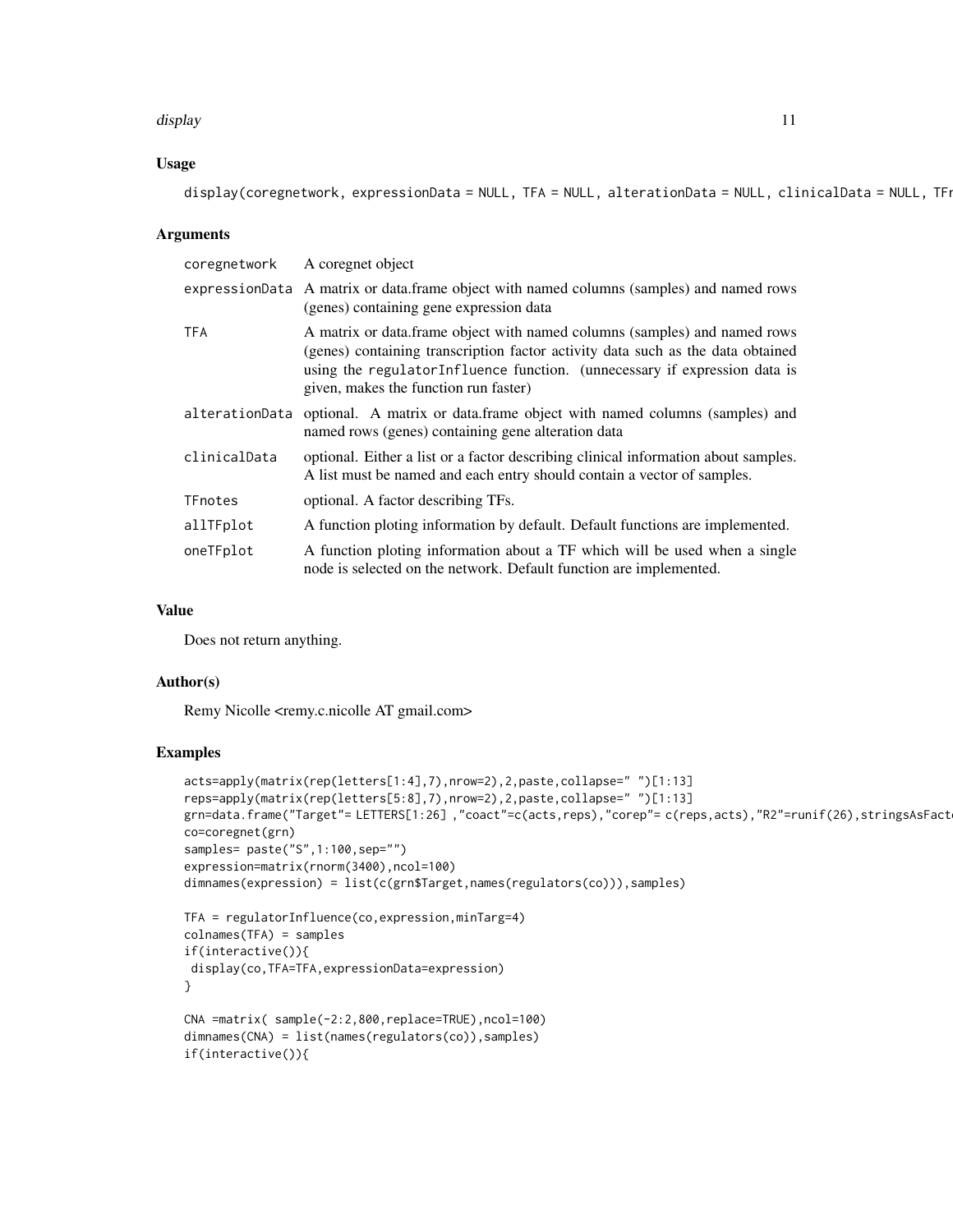```
display(co,TFA=TFA,expressionData=expression,alteration=CNA)
}
clinicGrp = factor(paste("grp",sample(1:3,100,replace=TRUE),sep=""))
names(clinicGrp) =samples
if(interactive()){
display(co,TFA=TFA,expressionData=expression,alteration=CNA,clinicalData=clinicGrp)
}
```
<span id="page-11-1"></span>hLICORN *Hybrid Learning of co-operative regulation network.*

# Description

Parallelized inference of co-regulatory network from gene expression only.

# Usage

```
hLICORN(numericalExpression, discreteExpression =
discretizeExpressionData(numericalExpression),
TFlist, GeneList = setdiff(rownames(numericalExpression), TFlist),
parallel = c("multicore", "no", "snow"), cluster = NULL,
minGeneSupport=0.1,minCoregSupport = 0.1,
maxCoreg=length(TFlist),
searchThresh=1/3,nGRN=100,
verbose=FALSE)
```
# Arguments

| numericalExpression |                                                                                                                                                                                                                                                                                                          |
|---------------------|----------------------------------------------------------------------------------------------------------------------------------------------------------------------------------------------------------------------------------------------------------------------------------------------------------|
|                     | A numerical Matrix containing the expression of genes and of transcription fac-<br>tors that will be used to inferred the network. Rownames should contain the<br>Gene names/identifiers. Samples should be in columns but Colnames are not<br>important. The data will be gene-centered but not scaled. |
| discreteExpression  |                                                                                                                                                                                                                                                                                                          |
|                     | optional. Should be in exactly the same format as numerical Expression (di-<br>mensions, colnames and rownames) and should contain value only in -1,0,1 with<br>-1 for under-expressed, 0 for no change and 1 for over expressed. For default<br>value see details.                                      |
| TFlist              | A character vector containing the names of the genes that are designated as<br>Transcription Factor or Regulators. These should be contained in the rownames<br>of the numerical Expression argument. Use data (HumanTF) for gene symbols<br>of Human transcription factor                               |
| GeneList            | optional. The list of genes for which Gene Regulatory Networks should be<br>inferred. Should be in the rownames of the expression data. If not provided will<br>be taken as all the genes in the rownames of the expression data that are not<br>annotated as TF in TF1ist.                              |

<span id="page-11-0"></span>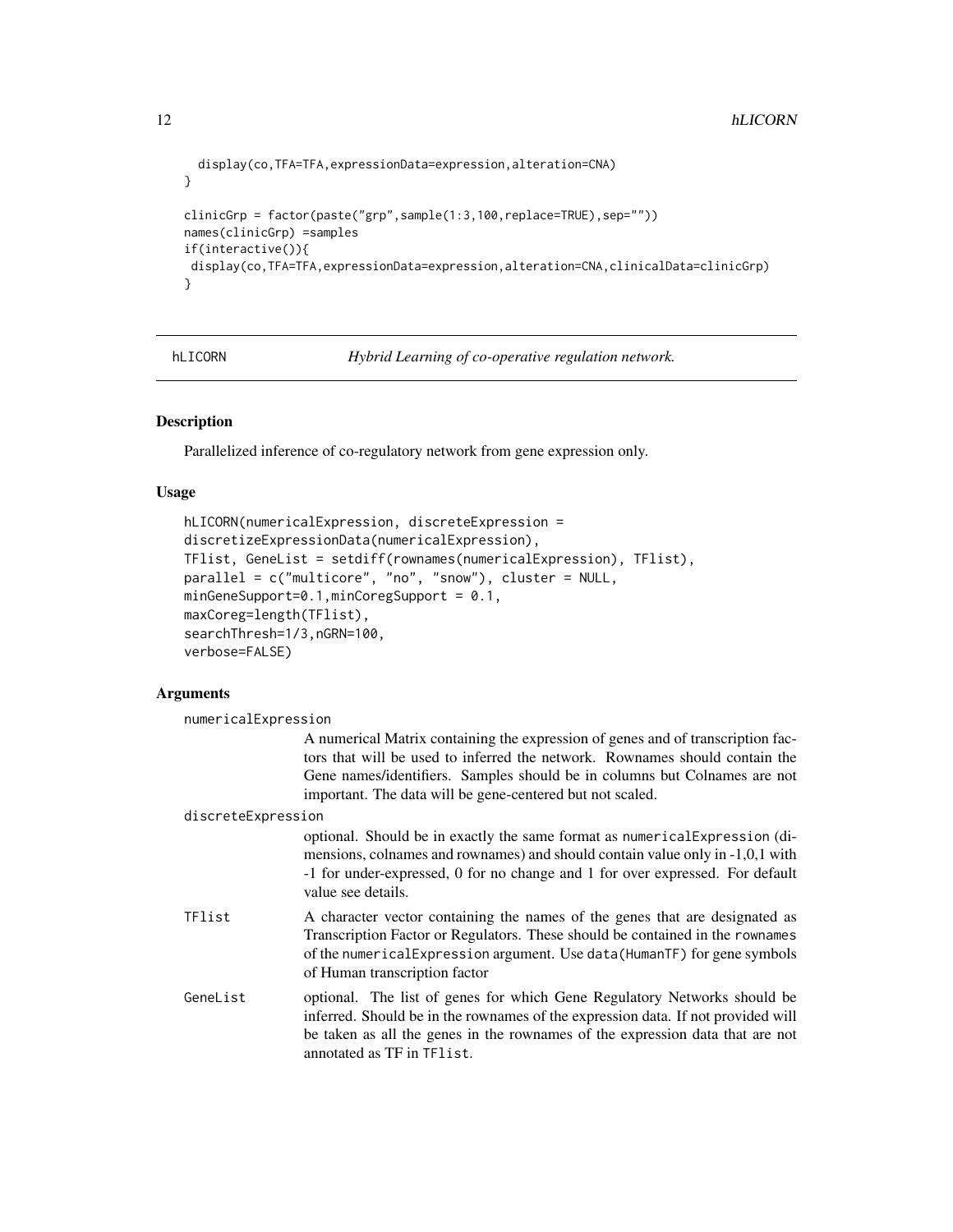| parallel        | optional. The type of parallel method to use to run the process on several threads.<br>Should be a value in "no" for single thread calculation, "multicore" to use several<br>threads on the same local machine or "snow" to use the snow package in which<br>case the cluster argument should contain a cluster object (e.g. makeCluster) |  |
|-----------------|--------------------------------------------------------------------------------------------------------------------------------------------------------------------------------------------------------------------------------------------------------------------------------------------------------------------------------------------|--|
| cluster         | A object of type cluster from the snow package which describes a cluster of com-<br>puter to run the inference of each gene in parallel. Needed only when parallel is<br>set to snow.                                                                                                                                                      |  |
| minGeneSupport  | A float between 0 and 1. Minimum number of samples in which a gene has<br>to have non-zero discretized expression value to be considered for regulatory<br>network inference.                                                                                                                                                              |  |
| minCoregSupport |                                                                                                                                                                                                                                                                                                                                            |  |
|                 | A float between 0 and 1. Minimum number of samples in which a set of co-<br>regulators have the same non-zero discretized expression value to be considered<br>as a potential set of co-regulator. Default is 0.1. Can be increased in case of<br>limitations on memmory.                                                                  |  |
| maxCoreg        | A integer. Maximum size of co-regulator to consider. Default is set to the num-<br>ber of TF. Can be decreased in case of limitations on memmory.                                                                                                                                                                                          |  |
| searchThresh    | A float between 0 and 1. Minimum proportion of sample in which a gene and<br>a set of co-regulators must have the same non-zero discretized value in order to<br>be considered as a potential co-regulator of the gene.                                                                                                                    |  |
| nGRN            | if NA, takes only the best GRN models.                                                                                                                                                                                                                                                                                                     |  |
| verbose         | Sets wether information will appear in console during computation.                                                                                                                                                                                                                                                                         |  |

#### Details

A parallelized implementation of the h-LICORN alogrithm. The inference of the network can be run in parallel using either a single machine or on a cluster using the make cluster in the parallel package (now a base R package).

The two required inputs are the continuous gene expression matrix and the list of transcription factor in the rows of the dataset. For Human, a list of TF is included as default data set using data(HumanTF) for symbols or data(HumanTF\_entrezgene) for entrez gene IDs.

In case of memmory overflow, a higher minCoregSupport (0.2 to 0.4) will perform more shallow search of co-regulators but will limit the quantity of memmory used.

In some cases, in particular for very large datasets (several hundreds and thousands of samples), a lower minCoregSupport (down to 0.01) can be used for deep search.

# Value

A object of type CoRegNet with gene regulatory network (GRN) containing several solution per gene and specifying the co-regulation interactions, the same network in the form of an adjacency list (adjacencyList) and the inferred co-regulators (coRegulators).

# Note

The regulatory network inference process is done in several steps. The speed of the inference is dependant on several factors. The number of genes, the density of the discrete expression matrix (number of 1 and -1).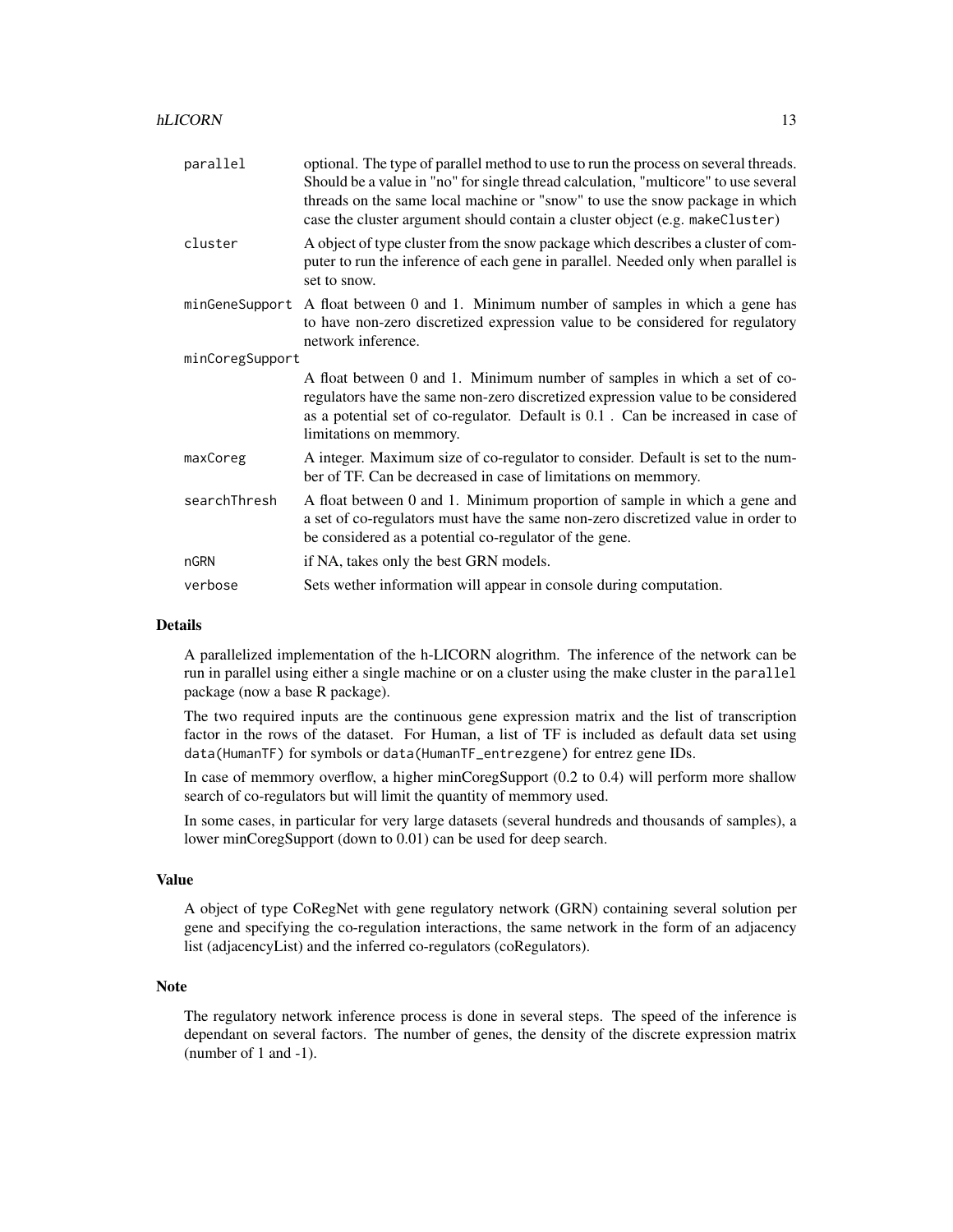#### <span id="page-13-0"></span>Author(s)

Remy Nicolle <remy.c.nicolle AT gmail.com>

#### References

Elati M, Neuvial P, Bolotin-Fukuhara M, Barillot E, Radvanyi F and Rouveirol C (2007) LICORN: learning cooperative regulation networks from gene expression data. Bioinformatics 23: 2407-2414

Chebil I, Nicolle R, Santini G, Rouveirol C and Elati M (2014) Hybrid Method Inference for the Construction of Cooperative Regulatory Network in Human. IEEE Trans Nanobioscience

#### See Also

[discretizeExpressionData,](#page-8-1)[coregnet-class](#page-5-1)

#### Examples

```
# Dummy expression data
gexp=matrix(rnorm(2600,sd=3),ncol=100)
```

```
gexp=rbind(gexp,do.call(rbind,lapply(1:26,function(i){
tf = sample(1:26, 4)return((gexp[tf[1],]+gexp[tf[2],] -gexp[tf[3],]-gexp[tf[4],] +rnorm(100,sd=0.5))/2)})))
dimnames(gexp)=list(c(letters,LETTERS),paste("s",1:100,sep=""))
```
## Simple example of network inference dummyNet=hLICORN(gexp,TFlist = letters)

```
## Infer a network only on a subset of genes
subgene = unique(dummyNet@GRN$Target)[1:2]
dummyNet=hLICORN(gexp,TFlist = letters,GeneList=subgene)
```

```
## Discretize data based on a set of reference samples (here 10 first)
discexp = discretizeExpressionData(gexp,refSamples=1:10)
dummyNet=hLICORN(gexp,TFlist = letters,discreteExpression=discexp)
```

```
## The network can be queried using the following functions
# returns the hub regulators
regulators(dummyNet)
# get the regulators of a given gene
regulators(dummyNet,"A")
activators(dummyNet,"A")
targets(dummyNet)
targets(dummyNet,"b")
```

```
# or transformed into a data.frame
coregnetToDataframe(dummyNet)
```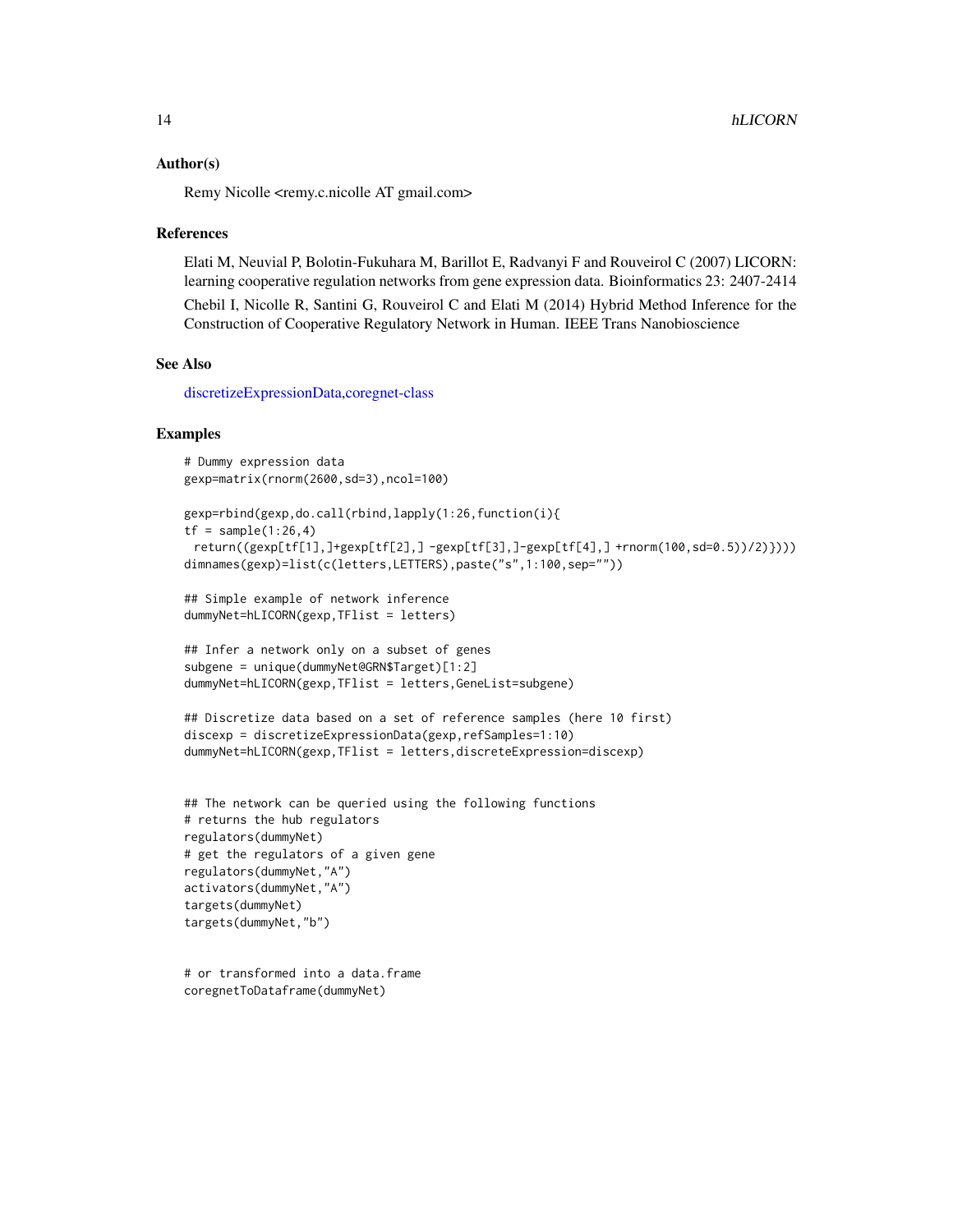<span id="page-14-0"></span>Human Data Examples *Human Transcription Factor data and Bladder cancer dataset.*

#### **Description**

Internal datasets for the use of the package containing : A list of 2020 Human Transcription Factors in EntrezGene or Official Gene Symbol (HUGO) from the FANTOM consortium (Ravasi et al, 2010), A gene expression and copy number dataset of bladder cancer, Datasets of human TF protein interactions and regulatory interactions.

#### Usage

```
data(HumanTF)
data(HumanTF_entrezgene)
data(CIT_BLCA_EXP)
data(CIT_BLCA_CNV)
data(CIT_BLCA_Subgroup)
data(ENCODE_sub)
data(CHEA_sub)
data(STRING_sub)
data(HIPPIE_sub)
```
#### Format

HumanTF A character vector of Official (HUGO) gene symbols

HumanTF\_entrezgene A character vector of EntrezGene

- CIT\_BLCA\_EXP A matrix of bladder cancer gene expression from the CIT program. Only contains the 1000 genes with highest standard deviation. rownames : genes, colnames : samples. (from Rebouissou et al. 2014)
- CIT\_BLCA\_CNV A matrix of bladder cancer DNA copy number aberrations from the CIT program. Only contains the TF and the tumor samples of CIT\_BLCA\_EXP. rownames : TF, colnames : samples.
- CIT\_BLCA\_Subgroup A data.frame with sample name in first column and classification from the TCGA in the second column.
- CIT\_BLCA\_smallGRN An example CoRegNet object.

ENCODE\_sub A data.frame of regulatory interactions from the ENCODE project.

- CHEA\_sub A data.frame of regulatory interactions from the ChEA2 database. (http://amp.pharm.mssm.edu/ChEA2)
- STRING\_sub A data.frame of Protein interaction between TF from the STRING database. (http://string.embl.de)
- HIPPIE\_sub A data.frame of Protein interaction between TF from the HIPPIE database. (http://cbdm.mdcberlin.de/tools/hippie)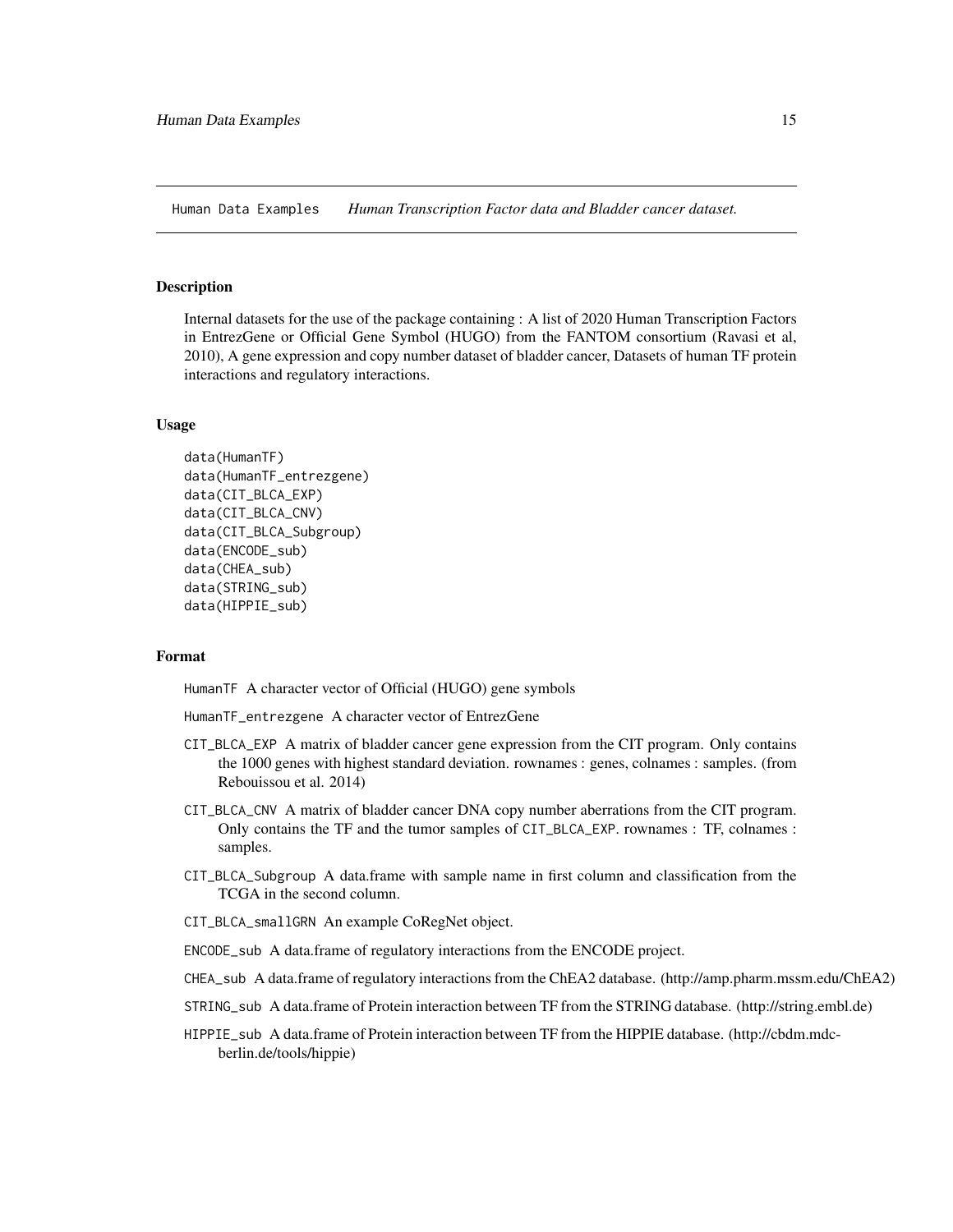#### <span id="page-15-0"></span>References

Rebouissou S, Bernard-Pierrot I, de Reynies A, Lepage M-L, Krucker C, Chapeaublanc E, Herault A, Kamoun A, Caillault A, Letouze E, Elarouci N, Neuzillet Y, Denoux Y, Molinie V, Vordos D, Laplanche A, Maille P, Soyeux P, Ofualuka K, Reyal F, et al (2014) EGFR as a potential therapeutic target for a subset of muscle-invasive bladder cancers presenting a basal-like phenotype. Science Translational Medicine 6: 244ra91-244ra91

Ravasi T, Suzuki H, Cannistraci CV, Katayama S, Bajic VB, Tan K, Akalin A, Schmeier S, Kanamori-Katayama M, Bertin N, Carninci , Daub et al (2010) An Atlas of Combinatorial Transcriptional Regulation in Mouse and Man. Cell 140: 744-752

Kou Y, Chen EY, Clark NR, Duan Q, Tan CM and Ma ayan A (2013) ChEA2: Gene-Set Libraries from ChIP-X Experiments to Decode the Transcription Regulome. In ... pp 416-430. Berlin, Heidelberg: Springer Berlin Heidelberg

Franceschini A, Szklarczyk D, Frankild S, Kuhn M, Simonovic M, Roth A, Lin J, Minguez P, Bork P, Mering von C and Jensen LJ (2012) STRING v9.1: protein-protein interaction networks, with increased coverage and integration. Nucleic Acids Research 41: D808-D815

Schaefer MH, Fontaine J-F, Vinayagam A, Porras P, Wanker EE and Andrade-Navarro MA (2012) HIPPIE: Integrating Protein Interaction Networks with Experiment Based Quality Scores. PLoS ONE 7: e31826

# Examples

```
data(HumanTF)
head(HumanTF)
data(HumanTF_entrezgene)
head(HumanTF_entrezgene)
```
HumanTF *List of Human Transcription Factors.*

#### Description

A list of 2020 Human Transcription Factors in EntrezGene or Official Gene Symbol (HUGO) from the FANTOM consortium (Ravasi et al, 2010).

#### Usage

data(HumanTF)

#### Format

Two different objects :

HumanTF\_entrezgene A character vector of EntrezGene

HumanTF A character vector of Official (HUGO) gene symbols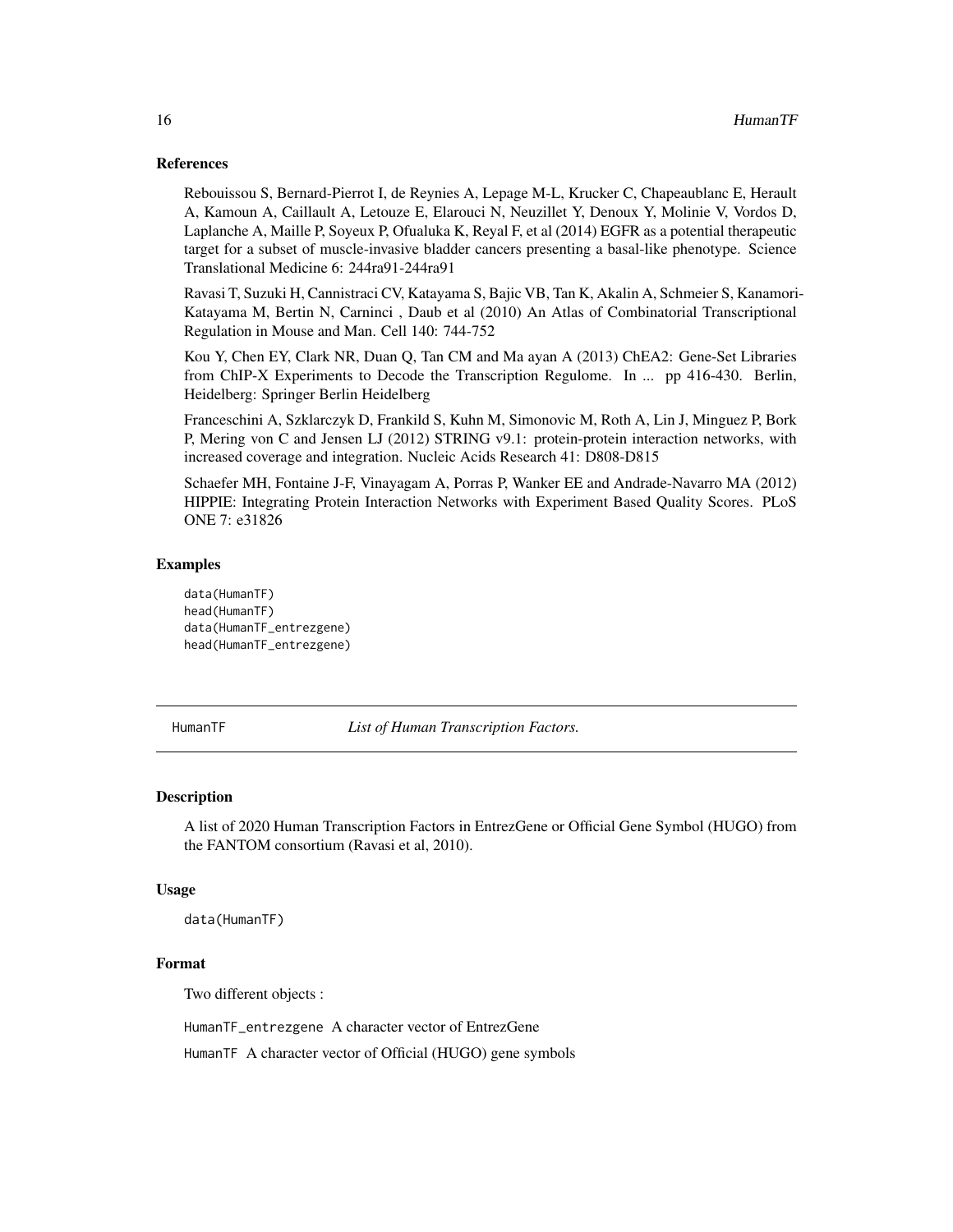#### <span id="page-16-0"></span>masterRegulator 17

#### References

Ravasi T, Suzuki H, Cannistraci CV, Katayama S, Bajic VB, Tan K, Akalin A, Schmeier S, Kanamori-Katayama M, Bertin N, Carninci , Daub et al (2010) An Atlas of Combinatorial Transcriptional Regulation in Mouse and Man. Cell 140: 744-752

## Examples

```
data(HumanTF)
head(HumanTF)
data(HumanTF_entrezgene)
head(HumanTF_entrezgene)
```
masterRegulator *Identify phenotype related Master Regulators.*

# **Description**

This function implements methods to identify Master Regulators based on a regulatory network and on various type of input representing the implication of sets of gene in a phenotype of interest. These are derived from Celine Lefebvre's algorithm MARINa (Lefebvre, 2010).

#### Usage

masterRegulator(coregnet,targetGenes,method=c("set.overlap","merge.pvalues","list.enriched"))

#### Arguments

| coregnet    | A large scale co-regulatory network of type coregnet                                                                                                                                            |  |
|-------------|-------------------------------------------------------------------------------------------------------------------------------------------------------------------------------------------------|--|
| targetGenes | A liste of target genes. Can be either given as a character vector containing<br>the genes or a named numeric vector containing weights $(e.g.$ fold change) or<br>p-values with gene as names. |  |
| method      | The method to use to find the Master Regulators of the input target genes. The<br>default is set. overlap. See details.                                                                         |  |

#### Details

Three types of input can be used depending on the objective.

To identify Master Regulators of a given set of genes (from a pathway, a liste of differentially expressed genes etc ...), MasterRegulatorInference simply needs a CoRegNet network object and a character vector describing the Target Genes of interest. Fisher's exact test will be used to identify TF with the set of target genes that is the most specific to these genes of interest.

To identify Master Regulators of a phenotype of interest, the p-values of the comparison with a reference phenotype (using a moderate or unmoderate t-test) or the Fold change can be used with a combined Fisher's test or a Kolmogorov-Smirnov test to identify significant TF of these genes.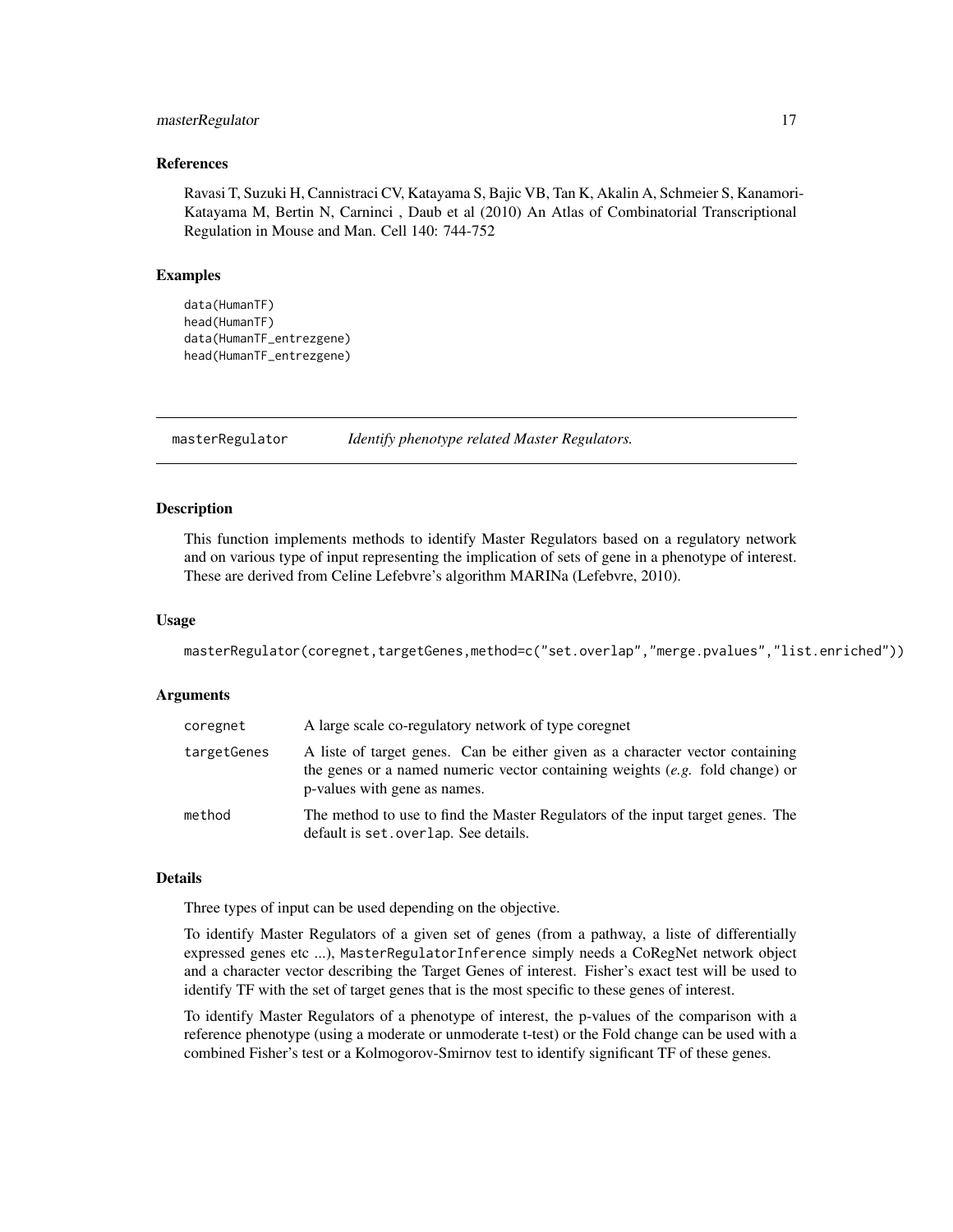# <span id="page-17-0"></span>Value

The sorted list of TF in the input network with it's associated p-value.

# Author(s)

Remy Nicolle <remy.c.nicolle AT gmail.com>

# References

Lefebvre C, Rajbhandari P, Alvarez MJ, Bandaru P, Lim WK, Sato M, Wang K, Sumazin P, Kustagi M, Bisikirska BC, Basso K, Beltrao P, Krogan N, Gautier J, Dalla-Favera R and Califano A (2010) A human B-cell interactome identifies MYB and FOXM1 as master regulators of proliferation in germinal centers. Molecular Systems Biology 6: 1-10

#### Examples

```
# Dummy expression data and network
gexp=matrix(rnorm(2600,sd=3),ncol=100)
gexp=rbind(gexp,do.call(rbind,lapply(1:26,function(i){
tf = sample(1:26, 4)return((gexp[tf[1],]+gexp[tf[2],] -gexp[tf[3],]-gexp[tf[4],] +rnorm(100,sd=3))/2)})))
dimnames(gexp)=list(c(letters,LETTERS),paste("s",1:100,sep=""))
GRN=hLICORN(gexp,TFlist = letters)
MR=masterRegulator(GRN,LETTERS[1:10])
head(MR)
exampleWeight = rnorm(26)
names(exampleWeight) = LETTERS[1:26]
MR=masterRegulator(GRN,exampleWeight,"list")
head(MR)
examplePvalue = 10^(-0.1+runif(26))names(examplePvalue) = LETTERS[1:26]
MR=masterRegulator(GRN,examplePvalue,"merg")
head(MR)
```
refine *Refine an inferred regulatory network using external evidence.*

#### Description

Refines the inferred network using the integrated external evidences added by [addEvidences](#page-2-1) or [addCooperativeEvidences.](#page-2-2) Several strategies can be applied depending on the number and type of added evidences. These include supervised and unsupervised processes to use all the integrated data set with the inferred network and select the best Gene Regulatory Networks (GRN). Can also be used when no additional dataset has been integrated.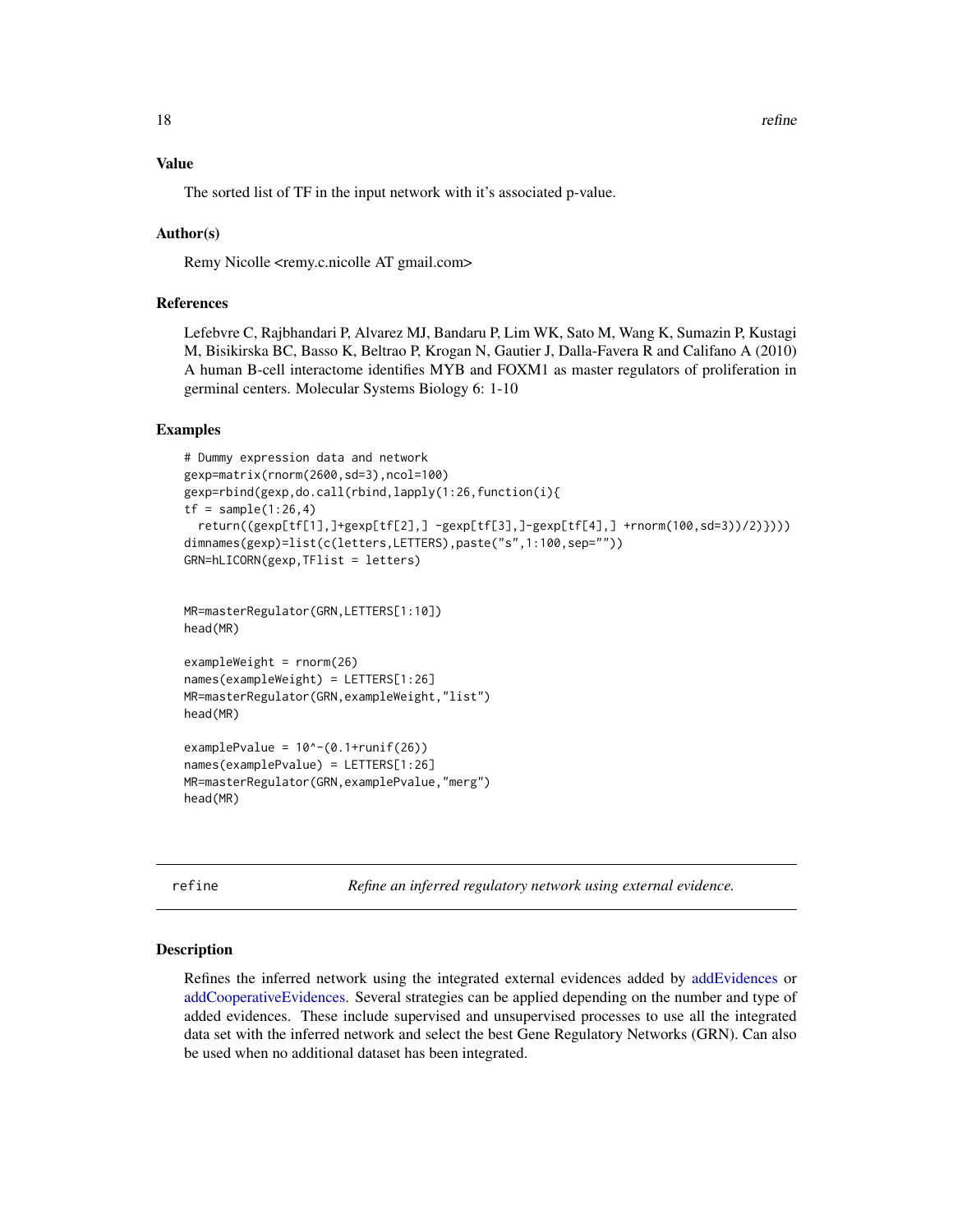#### refine that the set of the set of the set of the set of the set of the set of the set of the set of the set of the set of the set of the set of the set of the set of the set of the set of the set of the set of the set of t

#### Usage

```
refine(object,GRNselection=c("best","maximize","threshold"),
 integration=c("unsupervised","supervised"),
 referenceEvidence=NULL,evidenceToMaximize="R2",threshold=NULL,verbose=TRUE)
```
#### Arguments

| object             | A regulatory network inferred by the hLICORN function which can also have<br>been enriched by external regulatory data sets using addEvidences or addCoop-<br>erativeEvidences.                                                                                                                                                                                    |  |
|--------------------|--------------------------------------------------------------------------------------------------------------------------------------------------------------------------------------------------------------------------------------------------------------------------------------------------------------------------------------------------------------------|--|
| GRNselection       | The type of Gene Regulatory Network (GRN) selection method to apply. De-<br>fault is to select the best regulatory model per gene. See details for other possi-<br>bilities.                                                                                                                                                                                       |  |
| integration        | Defines the method to merge all the available data sets into a single score which<br>will define the quality of a given GRN. Default is unsupervised. See details.                                                                                                                                                                                                 |  |
| referenceEvidence  |                                                                                                                                                                                                                                                                                                                                                                    |  |
|                    | To be specified when using the supervised integration method. Specifies one<br>of the integrated data set as a Gold standard to learn the best weight of each<br>evidences to maximize the number of reference evidence in the final network.                                                                                                                      |  |
| evidenceToMaximize |                                                                                                                                                                                                                                                                                                                                                                    |  |
|                    | To be specified when using the maximize GRN selection scheme. Instead of<br>selecting one GRN per gene, this method will choose a threshold for the merged<br>score that will maximize the number of interaction from a given evidence data<br>set. When using the supervised integration method, the default is to use the<br>reference Evidence to be maximized. |  |
| threshold          | When the automatically choosen threshold is not satisfactory, a user given thresh-<br>old can be applied.                                                                                                                                                                                                                                                          |  |
| verbose            | If set to TRUE (the default) sends messages at each step of the process.                                                                                                                                                                                                                                                                                           |  |
|                    |                                                                                                                                                                                                                                                                                                                                                                    |  |

# Details

This function implements several strategies to select the best large scale regulatory network. Depending on the number and type of added evidences the strategies and some recommandations are detailed below.

The first step of the refinement is the integration of the different external evidences into a *merged score*. If no evidence data set has been added, the score given by the inference algorithm is used by its own (an adjusted R2). In the unsupervised method, the default, the merged score is simply the mean of each of the evidences, including the score given by hLICORN. For the supervised process, a weight is given to each of the evidences which is learned using a generalized linear model which will be fitted to predict the regulatory interactions of a user defined reference evidence data set.

These two (unsupervised or supervised) integration methods are derived from the network learning process used by the modENCODE consortium (Marbach et al, 2012). Once the merged score is obtained, the default is to select the best GRN per gene. However, another possibility is to select all the "good" networks by choosing a threshold on the merged score. This can be done either by a user defined threshold between 0 and 1 or by choosing automatically a threshold that will maximize the interactions originating from a user defined evidence data set.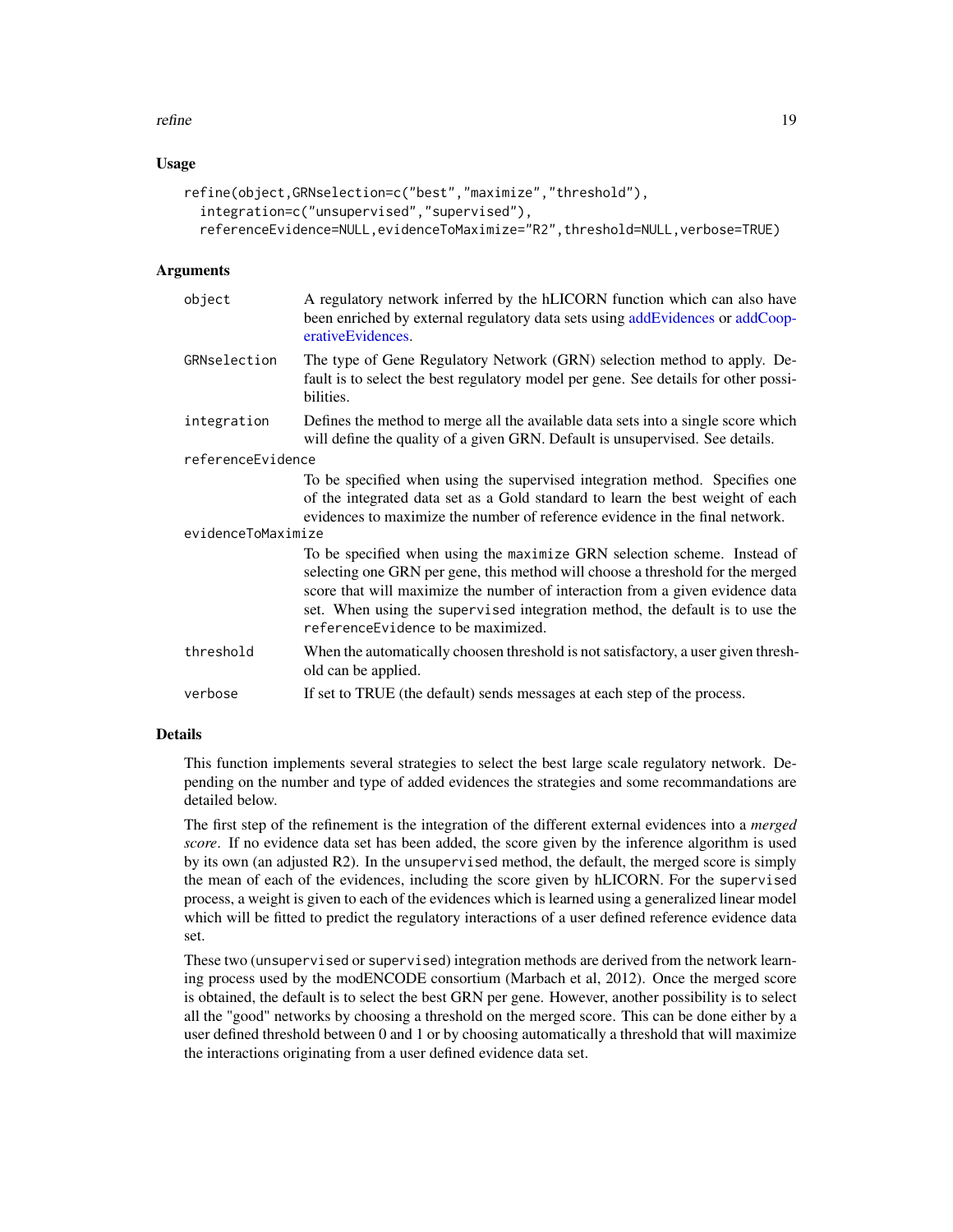<span id="page-19-0"></span>The default behavior of the function is to integrate the data set in an unsupervised way and selecting the best GRN per gene.

It is recommanded that when no additional data has been integrated and the selection of the network only needs to be done based on the inference score, a bootstraped regression coefficient, then the simplest strategies is to use the default parameters which will select the best GRN per gene.

#### Value

A coRegNet object specifying a refined large scale co-regulatory network.

#### Author(s)

Remy Nicolle <remy.c.nicolle AT gmail.com>

#### References

Marbach D, Roy S, Ay F, Meyer PE, Candeias R, Kahveci T, Bristow CA & Kellis M (2012) Predictive regulatory models in Drosophila melanogaster by integrative inference of transcriptional networks. Genome Research 22: 1334-1349

#### See Also

[addEvidences](#page-2-1) and [addCooperativeEvidences](#page-2-2)

#### Examples

```
#Dummy network and evidence data examples
acts=apply(rbind(rep("z",14),matrix(rep(letters[1:4],7),nrow=2)),2,paste,collapse=" ")[1:13]
reps=apply(matrix(rep(letters[5:8],7),nrow=2),2,paste,collapse=" ")[1:13]
grn=data.frame("Target"= LETTERS[1:26] ,"coact"=c(acts,reps),"corep"= c(reps,acts),"R2"=runif(26),stringsAsFact
GRN=coregnet(grn)
```

```
tfs=letters
genes=LETTERS
evidence1=unique(data.frame(tf=sample(tfs,100,replace=TRUE),target=sample(genes,100,replace=TRUE),stringsAsFac
evidence2=unique(data.frame(tf=sample(tfs,100,replace=TRUE),target=sample(genes,100,replace=TRUE),stringsAsFac
evidence3=unique(data.frame(tf=sample(tfs,100,replace=TRUE),target=sample(genes,100,replace=TRUE),stringsAsFac
```

```
GRNenrich=addEvidences(GRN,evidence1,evidence2,evidence3)
print(GRNenrich)
```

```
unsupervisedNet=refine(GRNenrich)
supervisedNet=refine(GRNenrich,integration="sup",referenceEvidence="evidence1")
```

```
# The following usually gives poor results...
#supervisedNet=refine(GRNenrich,integration="sup",referenceEvidence="evidence1",evidenceToMaximize="evidence1",GRNselection="maximize")
```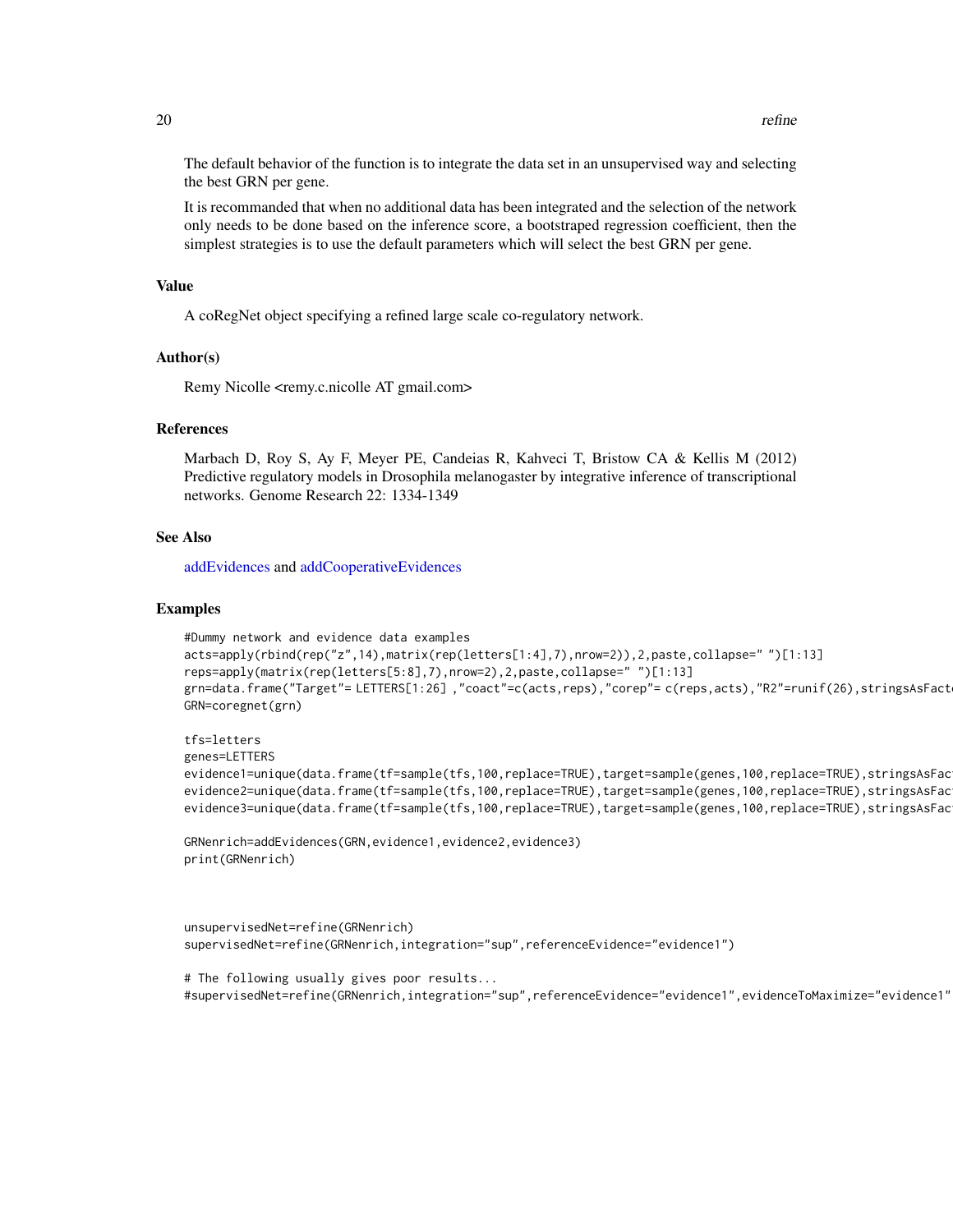<span id="page-20-0"></span>

#### Description

Uses a network in the form of a coregnet object to compute regulatory influence to estimate the transcriptional activity of each regulators in each sample of the given expression data.

# Usage

```
regulatorInfluence(object,expData,minTarg = 10,withEvidences=FALSE,addCoregulators=FALSE, is.scaled
```
### Arguments

| object                                                                                                                                                                                                                         | A network in the form of a coregnet object.                                                                  |  |
|--------------------------------------------------------------------------------------------------------------------------------------------------------------------------------------------------------------------------------|--------------------------------------------------------------------------------------------------------------|--|
| expData                                                                                                                                                                                                                        | An expression data matrix or data frame.                                                                     |  |
| addCoregulators                                                                                                                                                                                                                |                                                                                                              |  |
|                                                                                                                                                                                                                                | Compute influence for coregulators with sufficient number of targets. Default to<br>FALSE.                   |  |
| minTarg                                                                                                                                                                                                                        | The minimum number of targets for a regulator to be considered for activty<br>prediction. Default set to 10. |  |
| withEvidences<br>Use only the target genes which are validated by an external validation dataset<br>(ChIP-seq for example). This is only possible if external evidence was added<br>using add Evidences. Default set to False. |                                                                                                              |  |
| is.scaled                                                                                                                                                                                                                      | Wether the input expression data is scaled, if not it will be.                                               |  |

#### Value

An N by R matrix with N columns the number of sample in the original expression data and R rows the number of regulators with sufficient targets to compute their influence.

The expression data is centered by default but not scaled.

# Author(s)

Remy Nicolle <remy.c.nicolle AT gmail.com>

#### References

Nicolle R, Elati M and Radvanyi F (2012) Network Transformation of Gene Expression for Feature Extraction. In pp 108-113.

# See Also

[hLICORN](#page-11-1) and [coregnet-class](#page-5-1) to create the network. [addEvidences](#page-2-1) to add external evidences.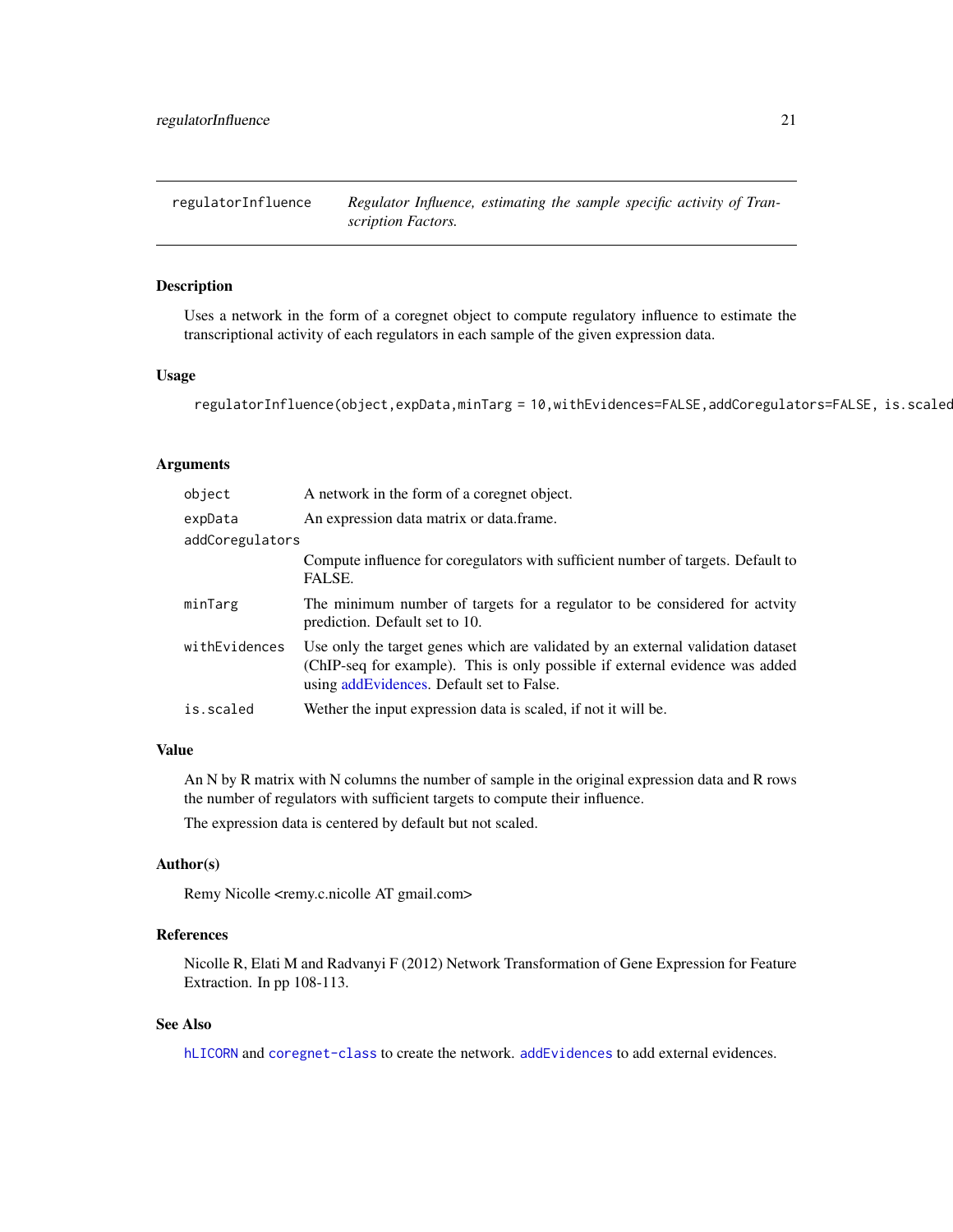# Examples

```
acts=apply(matrix(rep(letters[1:4],7),nrow=2),2,paste,collapse=" ")[1:13]
reps=apply(matrix(rep(letters[5:8],7),nrow=2),2,paste,collapse=" ")[1:13]
grn=data.frame("Target"= LETTERS[1:26],"coact"=c(acts,reps),"corep"= c(reps,acts),"R2"=runif(26),stringsAsFact
co=coregnet(grn)
samples= paste("S", 1:100, sep="")
expression=matrix(rnorm(3400),ncol=100)
dimnames(expression) = list(c(grn$Target,names(regulators(co))),samples)
#Minimum number of targets is adjusted because of the small size of the network
TFA = regulatorInfluence(co,expression,minTarg=4)
```
<span id="page-21-1"></span>regulators *Interogate a coregnet object.*

#### <span id="page-21-2"></span>Description

Query the network for regulators of specific targets and targets of specific genes.

#### Usage

```
regulators(object, target = NULL, type = c("single", "coregulators"))
activators(object,target,type=c("single","coregulators"))
repressors(object,target,type=c("single","coregulators"))
targets(object,regulator=NULL,type=c("regulating","activating","repressing"))
```
#### Arguments

| object    | The network in the form of a coregnet object to query.                    |
|-----------|---------------------------------------------------------------------------|
| target    | The target gene to query.                                                 |
| regulator | The regulator to query.                                                   |
| type      | The type of regulation to obtain. Differs depending on the function used. |

#### Value

For regulators if no target is given, returns integer vector with the number of targets for each regulators of the network. Given a non null vector, a vector of the union of the regulators of all the genes is returned. For activators and repressors the behavior is similar except that a target gene is needed. If type = "coregulators" then only the regulators, activators or repressors which are found to be co-regulators, co-activators or co-repressors of the target genes are given.

targets with no given regulator returns a character vector of all the target genes in the network. Specifying a vector of regulators will return a vector of the union of the targets of all these regulators. The type of regulation can be specified to return only the activated or repressed targets.

<span id="page-21-0"></span>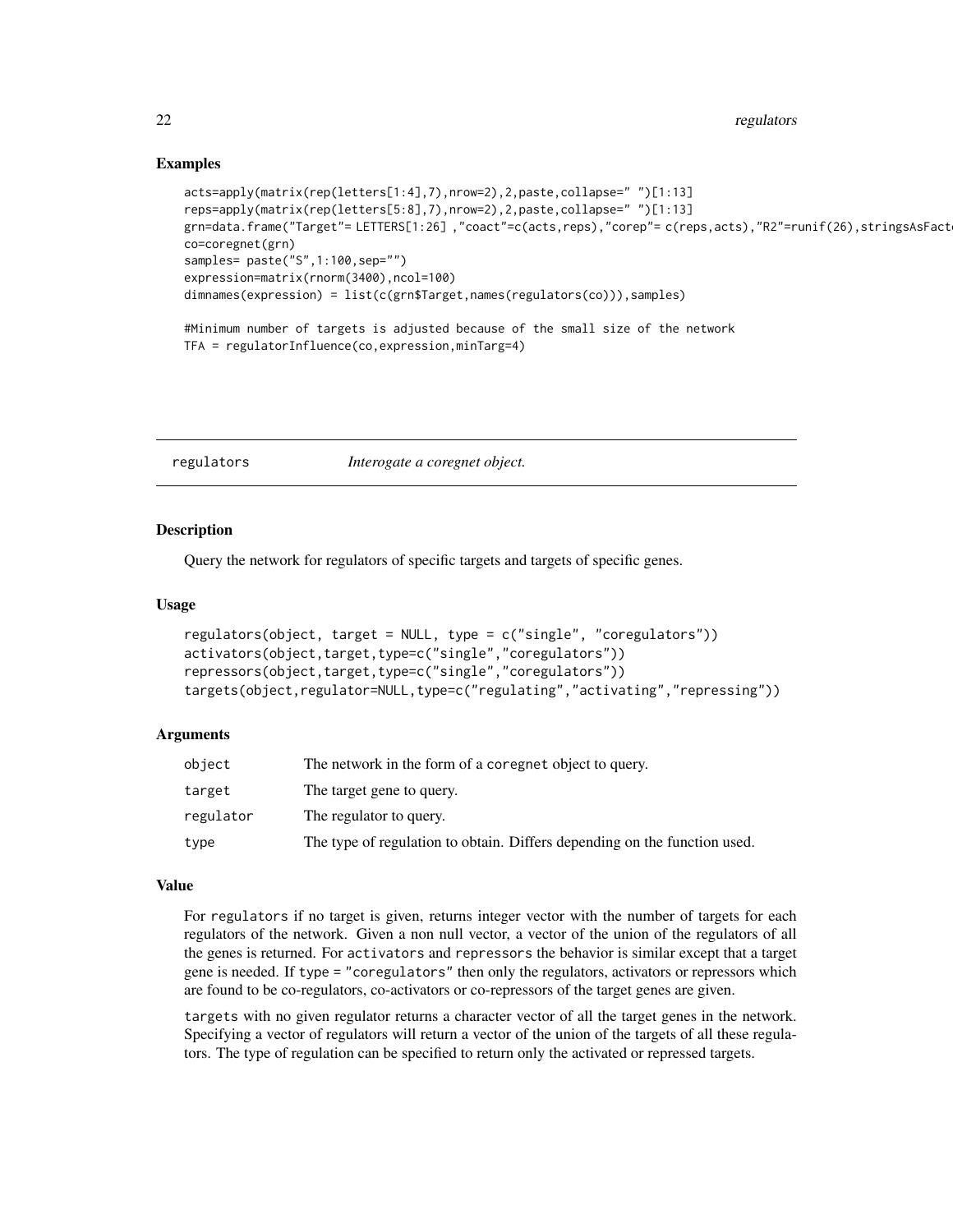#### <span id="page-22-0"></span>summary 23

### Author(s)

Remy Nicolle <remy.c.nicolle AT gmail.com>

#### Examples

```
acts=apply(matrix(rep(letters[1:4],7),nrow=2),2,paste,collapse=" ")[1:13]
reps=apply(matrix(rep(letters[5:8],7),nrow=2),2,paste,collapse=" ")[1:13]
grn=data.frame("Target"= LETTERS[1:26],"coact"=c(acts,reps),"corep"= c(reps,acts),"R2"=runif(26),stringsAsFact
co=coregnet(grn)
regulators(co)
regulators(co,"A")
regulators(co,"A","coregulators")
activators(co,"A")
activators(co,"A","coregulators")
repressors(co,"A")
repressors(co,"A","coregulators")
targets(co)
targets(co,"a")
targets(co,"a","reg")
targets(co,"a","act")
targets(co,"a","rep")
targets(co,c("a","b"),"act")
```
summary *Summaries and info coregnet*

#### Description

Several functions to print and view info about the network enclosed in a coregnet object.

#### Usage

```
summary(object,...)
## S4 method for signature 'coregnet'
show(object)
## S4 method for signature 'coregnet'
dim(x)
## S4 method for signature 'coregnet'
length(x)## S4 method for signature 'coregnet'
print(x)
## S4 method for signature 'coregnet'
```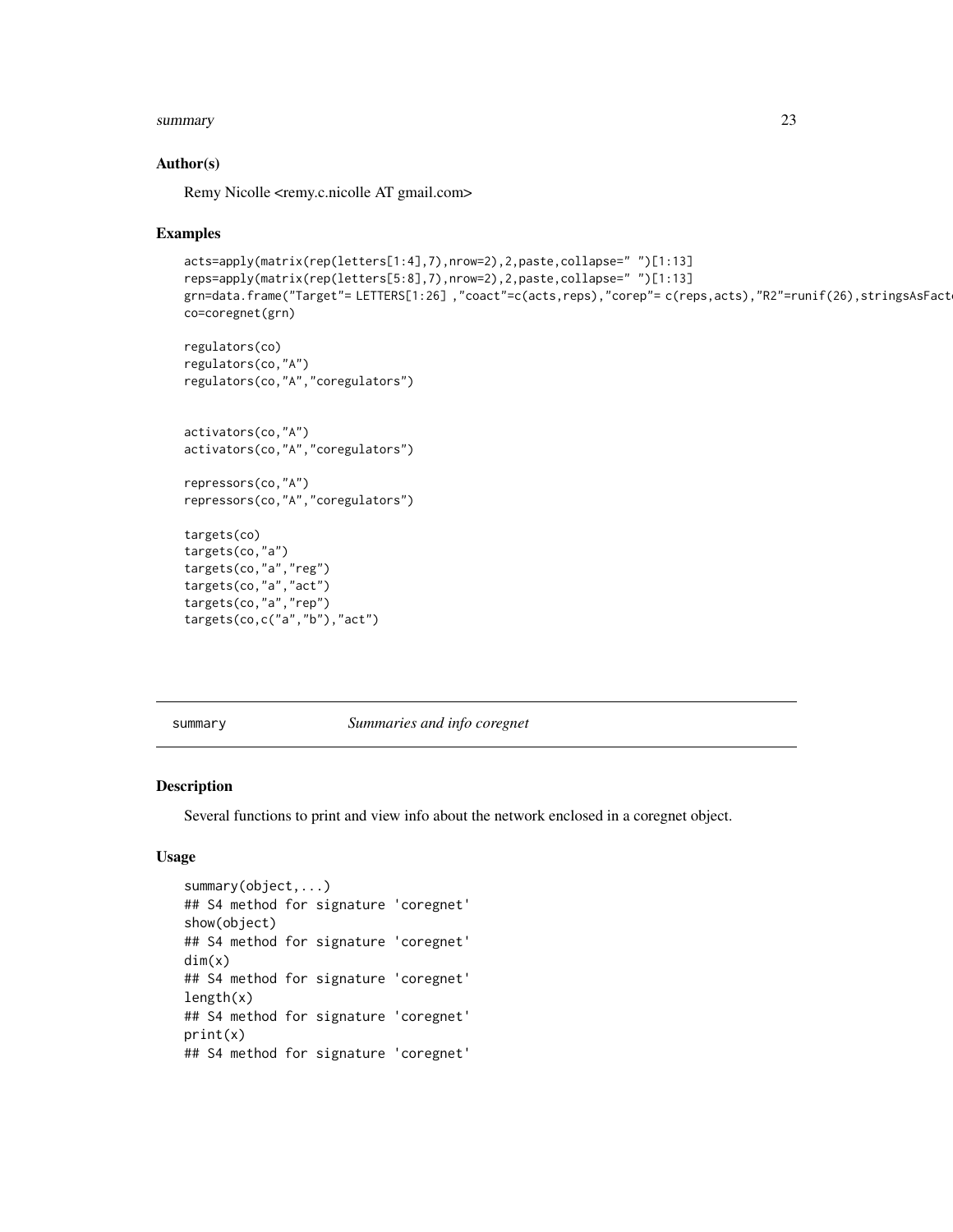#### 24 summary summary summary summary summary summary summary summary summary summary summary

```
coregnetToDataframe(network)
## S4 method for signature 'coregnet'
coregnetToList(network)
```
# Arguments

| network  | a coregnet network object. |
|----------|----------------------------|
| object   | a coregnet network object. |
| x        | a coregnet network object. |
| $\cdots$ | unused argument            |

# Author(s)

Remy Nicolle <remy.c.nicolle AT gmail.com>

# Examples

```
regs=sample(letters,7)
grn=data.frame("Target"= LETTERS,"activators"= sample(rep(regs,4))[1:26],"repressors"= sample(rep(regs,4))[1:20
co=coregnet(grn)
print(co)
length(co)
dim(co)
co
coregnetToDataframe(co)
coregnetToList(co)
```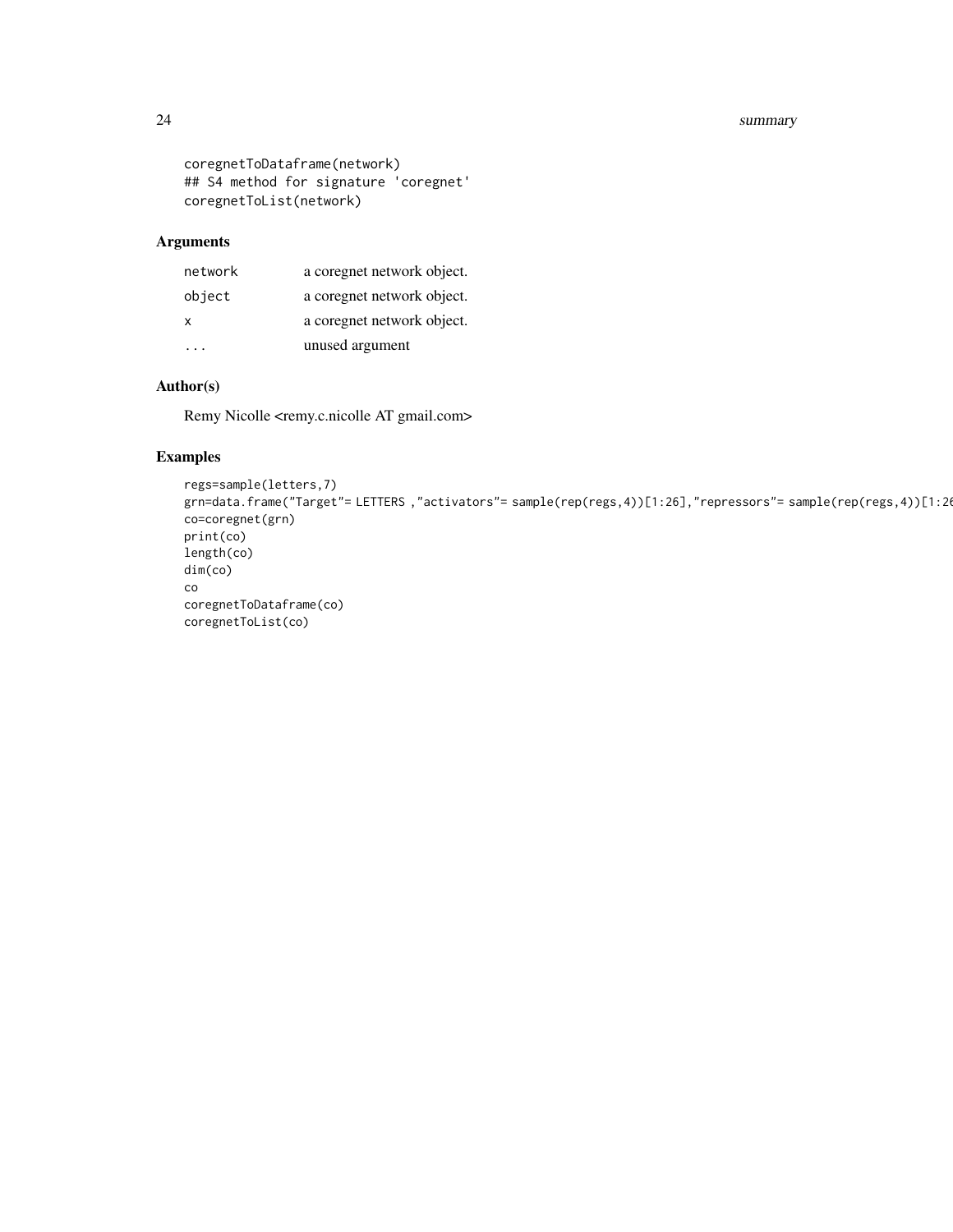# <span id="page-24-0"></span>**Index**

∗ Biological network coRegnet-package, [2](#page-1-0) ∗ Network inference hLICORN, [12](#page-11-0) ∗ cytoscape display, [10](#page-9-0) ∗ datasets Human Data Examples, [15](#page-14-0) HumanTF, [16](#page-15-0) ∗ interactive display, [10](#page-9-0) ∗ network display, [10](#page-9-0) ∗ shiny display, [10](#page-9-0) activators *(*regulators*)*, [22](#page-21-0) activators,coregnet-method *(*regulators*)*, [22](#page-21-0) addCooperativeEvidences, *[18–](#page-17-0)[20](#page-19-0)* addCooperativeEvidences *(*addEvidences*)*, [3](#page-2-0) addCooperativeEvidences,coregnet-method *(*addEvidences*)*, [3](#page-2-0) addEvidences, [3,](#page-2-0) *[18](#page-17-0)[–21](#page-20-0)* addEvidences,coregnet-method *(*addEvidences*)*, [3](#page-2-0) CHEA\_sub *(*Human Data Examples*)*, [15](#page-14-0) CIT\_BLCA\_CNV *(*Human Data Examples*)*, [15](#page-14-0) CIT\_BLCA\_EXP *(*Human Data Examples*)*, [15](#page-14-0) CIT\_BLCA\_Subgroup *(*Human Data Examples*)*, [15](#page-14-0) coRegnet *(*coRegnet-package*)*, [2](#page-1-0) coregnet, [4,](#page-3-0) *[6,](#page-5-0) [7](#page-6-0)* coregnet-class, [6,](#page-5-0) *[14](#page-13-0)* coRegnet-package, [2](#page-1-0) coregnetToDataframe *(*summary*)*, [23](#page-22-0) coregnetToDataframe,coregnet-method *(*summary*)*, [23](#page-22-0)

coregnetToList *(*summary*)*, [23](#page-22-0) coregnetToList,coregnet-method *(*summary*)*, [23](#page-22-0) coregnetToList.CoRegNet *(*summary*)*, [23](#page-22-0) coregnetToList.coregnet *(*summary*)*, [23](#page-22-0) coregulators, [7](#page-6-0) coregulators,coregnet-method *(*coregulators*)*, [7](#page-6-0) dim,coregnet-method *(*summary*)*, [23](#page-22-0) discretizeExpressionData, [9,](#page-8-0) *[14](#page-13-0)* display, [10](#page-9-0) ENCODE\_sub *(*Human Data Examples*)*, [15](#page-14-0) HIPPIE\_sub *(*Human Data Examples*)*, [15](#page-14-0) hLICORN, *[4,](#page-3-0) [5](#page-4-0)*, *[7,](#page-6-0) [8](#page-7-0)*, [12,](#page-11-0) *[21](#page-20-0)* Human Data Examples, [15](#page-14-0) HumanTF, [16](#page-15-0) HumanTF\_entrezgene *(*HumanTF*)*, [16](#page-15-0) length,coregnet-method *(*summary*)*, [23](#page-22-0) masterRegulator, [17](#page-16-0) masterRegulator,coregnet-method *(*masterRegulator*)*, [17](#page-16-0) p.adjust, *[8](#page-7-0)* print,coregnet-method *(*summary*)*, [23](#page-22-0) refine, *[4](#page-3-0)*, [18](#page-17-0) refine,coregnet-method *(*refine*)*, [18](#page-17-0) regulatorInfluence, [21](#page-20-0) regulatorInfluence,coregnet-method *(*regulatorInfluence*)*, [21](#page-20-0) regulators, *[3](#page-2-0)*, *[8](#page-7-0)*, [22](#page-21-0) regulators,coregnet-method *(*regulators*)*, [22](#page-21-0) repressors *(*regulators*)*, [22](#page-21-0) repressors,coregnet-method *(*regulators*)*, [22](#page-21-0)